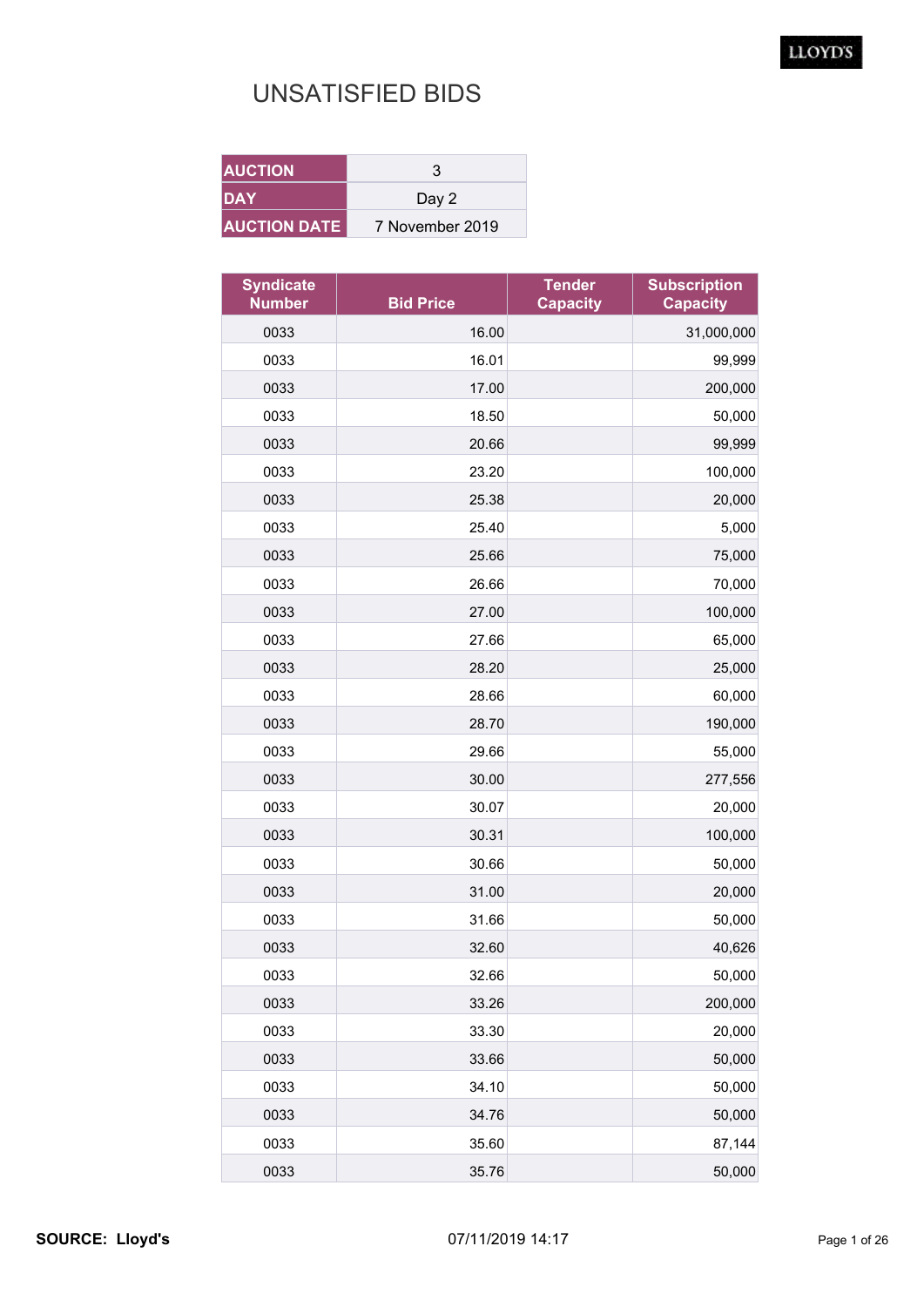| 0033 | 36.00 | 20,000  |
|------|-------|---------|
| 0033 | 36.12 | 16,251  |
| 0033 | 36.20 | 15,000  |
| 0033 | 36.33 | 25,000  |
| 0033 | 36.76 | 50,000  |
| 0033 | 37.07 | 75,000  |
| 0033 | 37.10 | 100,000 |
| 0033 | 38.13 | 20,000  |
| 0033 | 38.50 | 67,143  |
| 0033 | 38.60 | 50,000  |
| 0033 | 40.00 | 25,000  |
| 0033 | 40.01 | 20,000  |
| 0033 | 40.10 | 50,000  |
| 0033 | 40.15 | 30,000  |
| 0033 | 40.60 | 5,000   |
| 0033 | 41.07 | 75,000  |
| 0033 | 41.13 | 5,000   |
| 0033 | 41.90 | 31,250  |
| 0033 | 42.00 | 2,500   |
| 0033 | 42.10 | 32,235  |
| 0033 | 42.87 | 23,809  |
| 0033 | 43.32 | 10,000  |
| 0033 | 44.11 | 25,000  |
| 0033 | 44.50 | 15,000  |
| 0033 | 44.77 | 5,002   |
| 0033 | 45.10 | 10,000  |
| 0033 | 45.20 | 50,000  |
| 0033 | 45.50 | 10,000  |
| 0033 | 46.20 | 50,000  |
| 0033 | 46.71 | 10,000  |
| 0033 | 47.32 | 10,000  |
| 0033 | 48.07 | 15,000  |
| 0033 | 48.11 | 25,000  |
| 0033 | 48.60 | 33,342  |
| 0033 | 48.71 | 10,000  |
| 0033 | 50.00 | 9,450   |
| 0033 | 50.11 | 75,000  |
| 0033 | 50.30 | 131,877 |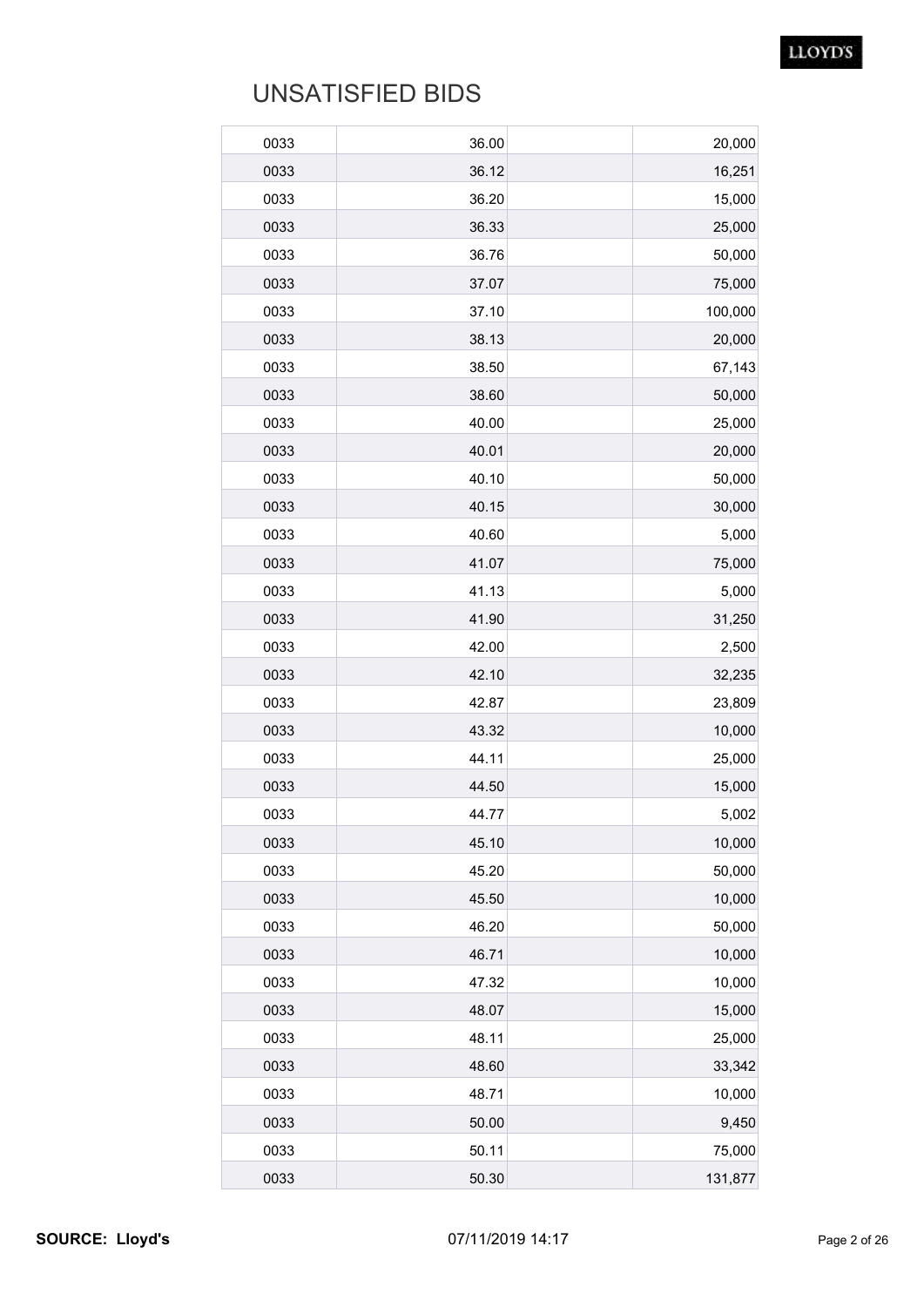| 0033 | 50.68                      | 50,000     |
|------|----------------------------|------------|
| 0033 | 51.30                      | 200,000    |
| 0033 | 51.66                      | 25,000     |
| 0033 | 51.70                      | 50,000     |
| 0033 | 52.07                      | 15,000     |
| 0033 | 52.11                      | 75,000     |
| 0033 | 53.40                      | 10,000     |
| 0033 | 54.11                      | 75,000     |
| 0033 | 54.60                      | 10,636     |
| 0033 | 54.70                      | 50,000     |
| 0033 | 55.10                      | 10,000     |
| 0033 | 56.11                      | 75,000     |
| 0033 | 57.30                      | 137,991    |
| 0033 | 58.00                      | 4,714      |
| 0033 | 58.20                      | 20,000     |
| 0033 | 58.80                      | 5,000      |
| 0033 | 59.00                      | 6,000      |
| 0033 | 59.10                      | 6,000      |
| 0033 | 59.25                      | 50,000     |
| 0033 | 59.35                      | 50,000     |
| 0033 | 59.59                      | 25,000     |
| 0033 | 59.76                      | 15,000     |
| 0033 | 60.00                      | 6,148      |
|      | <b>Syndicate Sub Total</b> | 35,534,672 |

| <b>Syndicate</b><br><b>Number</b> | <b>Bid Price</b>           | Tender<br><b>Capacity</b> | <b>Subscription</b><br><b>Capacity</b> |
|-----------------------------------|----------------------------|---------------------------|----------------------------------------|
| 0218                              | 0.10                       | 17,260,878                |                                        |
| 0218                              | 0.50                       | 135,002                   |                                        |
| 0218                              | 0.80                       | 40,000                    |                                        |
| 0218                              | 1.00                       | 57,105                    |                                        |
| 0218                              | 1.80                       | 50,000                    |                                        |
| 0218                              | 10.00                      | 50,000                    |                                        |
|                                   | <b>Syndicate Sub Total</b> | 17,592,985                |                                        |

| <b>Syndicate</b><br><b>Number</b> | <b>Bid Price</b>           | <b>Tender</b><br><b>Capacity</b> | <b>Subscription</b><br><b>Capacity</b> |
|-----------------------------------|----------------------------|----------------------------------|----------------------------------------|
| 0318                              | 0.10                       | 133.138                          |                                        |
|                                   | <b>Syndicate Sub Total</b> | 133,138                          |                                        |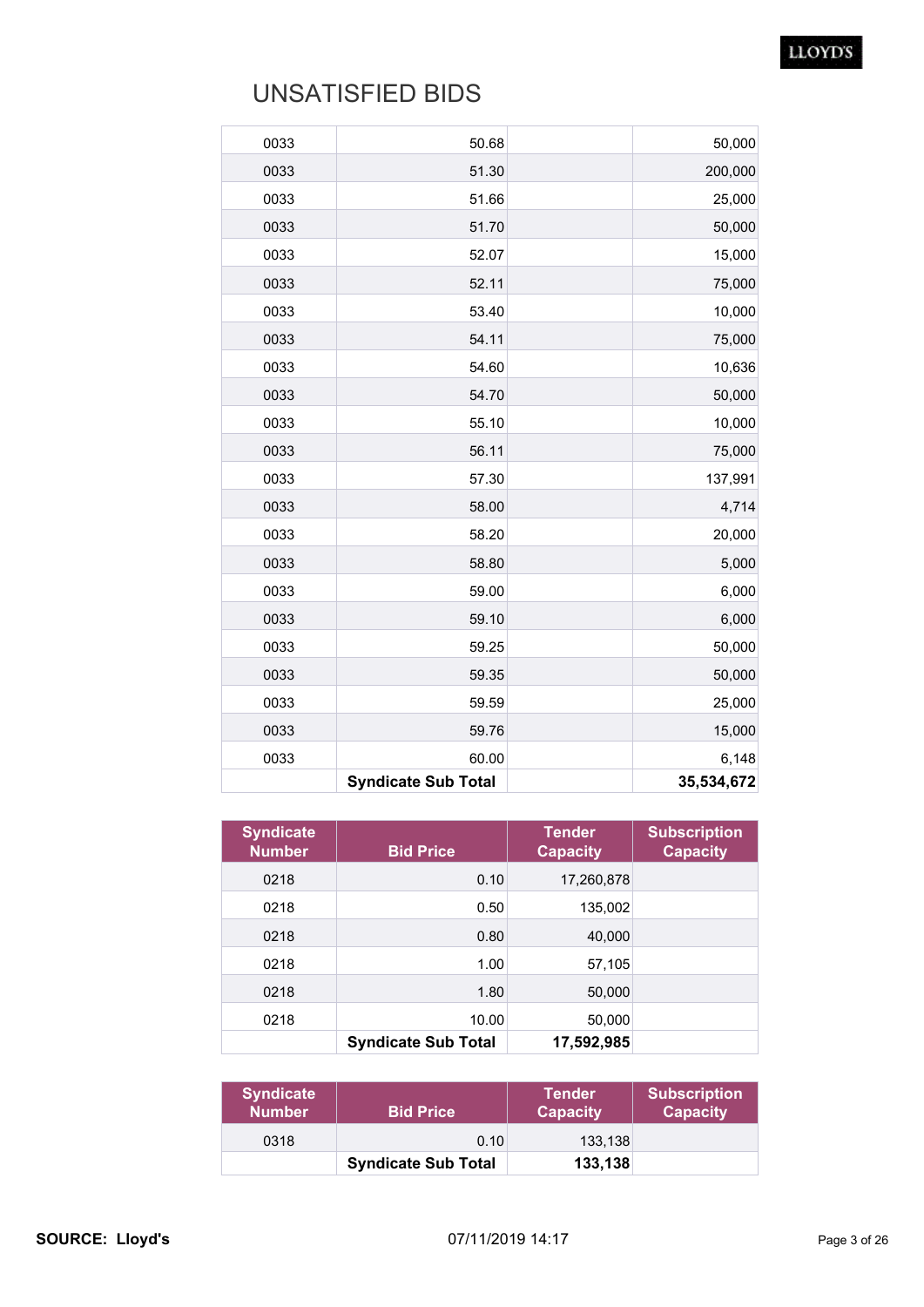| <b>Syndicate</b><br><b>Number</b> | <b>Bid Price</b> | <b>Tender</b><br><b>Capacity</b> | <b>Subscription</b><br><b>Capacity</b> |
|-----------------------------------|------------------|----------------------------------|----------------------------------------|
| 0386                              | 7.00             |                                  | 60,000                                 |
| 0386                              | 15.20            |                                  | 50,000                                 |
| 0386                              | 20.00            |                                  | 200,000                                |
| 0386                              | 20.23            |                                  | 99,999                                 |
| 0386                              | 21.66            |                                  | 50,000                                 |
| 0386                              | 21.87            |                                  | 50,000                                 |
| 0386                              | 22.10            |                                  | 50,000                                 |
| 0386                              | 22.66            |                                  | 50,000                                 |
| 0386                              | 23.20            |                                  | 25,000                                 |
| 0386                              | 23.66            |                                  | 50,000                                 |
| 0386                              | 24.60            |                                  | 50,000                                 |
| 0386                              | 24.66            |                                  | 50,000                                 |
| 0386                              | 25.66            |                                  | 50,000                                 |
| 0386                              | 26.66            |                                  | 25,000                                 |
| 0386                              | 27.10            |                                  | 50,000                                 |
| 0386                              | 27.66            |                                  | 25,000                                 |
| 0386                              | 28.66            |                                  | 25,000                                 |
| 0386                              | 29.60            |                                  | 50,000                                 |
| 0386                              | 29.66            |                                  | 25,000                                 |
| 0386                              | 30.00            |                                  | 100,000                                |
| 0386                              | 30.66            |                                  | 25,000                                 |
| 0386                              | 31.66            |                                  | 20,000                                 |
| 0386                              | 31.87            |                                  | 50,000                                 |
| 0386                              | 32.10            |                                  | 50,000                                 |
| 0386                              | 32.66            |                                  | 20,000                                 |
| 0386                              | 33.66            |                                  | 20,000                                 |
| 0386                              | 34.66            |                                  | 20,000                                 |
| 0386                              | 35.66            |                                  | 20,000                                 |
| 0386                              | 36.00            |                                  | 25,000                                 |
| 0386                              | 36.21            |                                  | 100,000                                |
| 0386                              | 36.66            |                                  | 20,000                                 |
| 0386                              | 36.78            |                                  | 30,000                                 |
| 0386                              | 37.20            |                                  | 15,000                                 |
| 0386                              | 37.66            |                                  | 20,000                                 |
| 0386                              | 38.66            |                                  | 20,000                                 |
| 0386                              | 39.66            |                                  | 20,000                                 |
| 0386                              | 39.87            |                                  | 15,000                                 |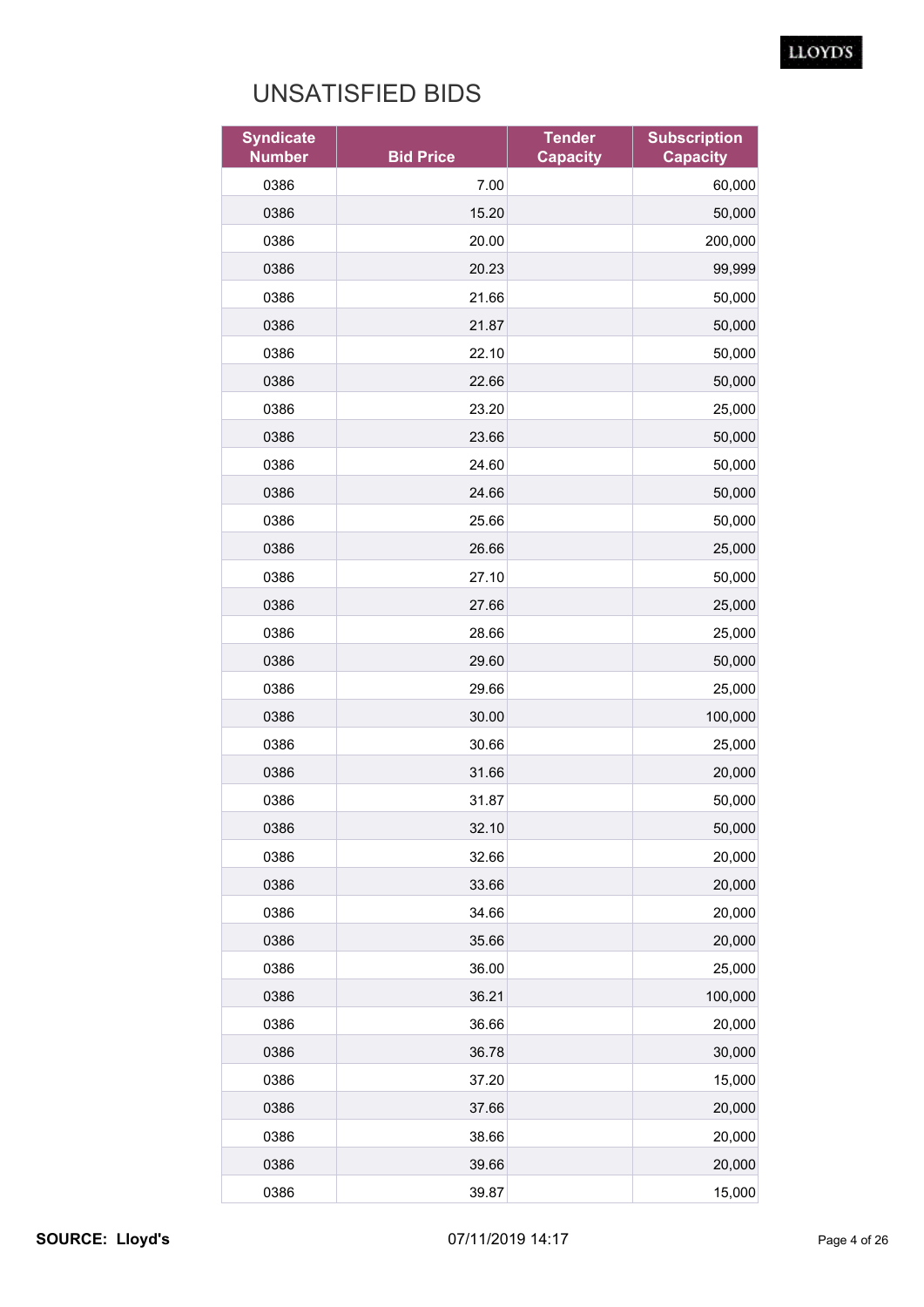| 0386 | 40.00 | 50,000  |
|------|-------|---------|
| 0386 | 40.66 | 20,000  |
| 0386 | 41.20 | 230,000 |
| 0386 | 41.76 | 20,000  |
| 0386 | 41.77 | 10,000  |
| 0386 | 42.00 | 10,000  |
| 0386 | 42.10 | 100,000 |
| 0386 | 42.76 | 20,000  |
| 0386 | 43.76 | 20,000  |
| 0386 | 44.76 | 20,000  |
| 0386 | 45.87 | 15,000  |
| 0386 | 50.00 | 20,000  |
| 0386 | 50.01 | 31,623  |
| 0386 | 50.20 | 50,000  |
| 0386 | 50.50 | 10,000  |
| 0386 | 50.77 | 5,000   |
| 0386 | 52.20 | 60,000  |
| 0386 | 52.30 | 10,000  |
| 0386 | 53.20 | 5,000   |
| 0386 | 54.11 | 27,756  |
| 0386 | 54.77 | 5,000   |
| 0386 | 55.07 | 20,000  |
| 0386 | 55.38 | 5,000   |
| 0386 | 56.00 | 20,000  |
| 0386 | 57.12 | 23,529  |
| 0386 | 57.38 | 5,000   |
| 0386 | 58.20 | 51,622  |
| 0386 | 59.20 | 20,000  |
| 0386 | 59.38 | 5,000   |
| 0386 | 59.60 | 10,000  |
| 0386 | 59.79 | 10,000  |
| 0386 | 60.70 | 50,000  |
| 0386 | 61.20 | 20,000  |
| 0386 | 61.26 | 22,451  |
| 0386 | 61.38 | 5,000   |
| 0386 | 62.90 | 5,000   |
| 0386 | 63.50 | 10,000  |
| 0386 | 63.70 | 50,000  |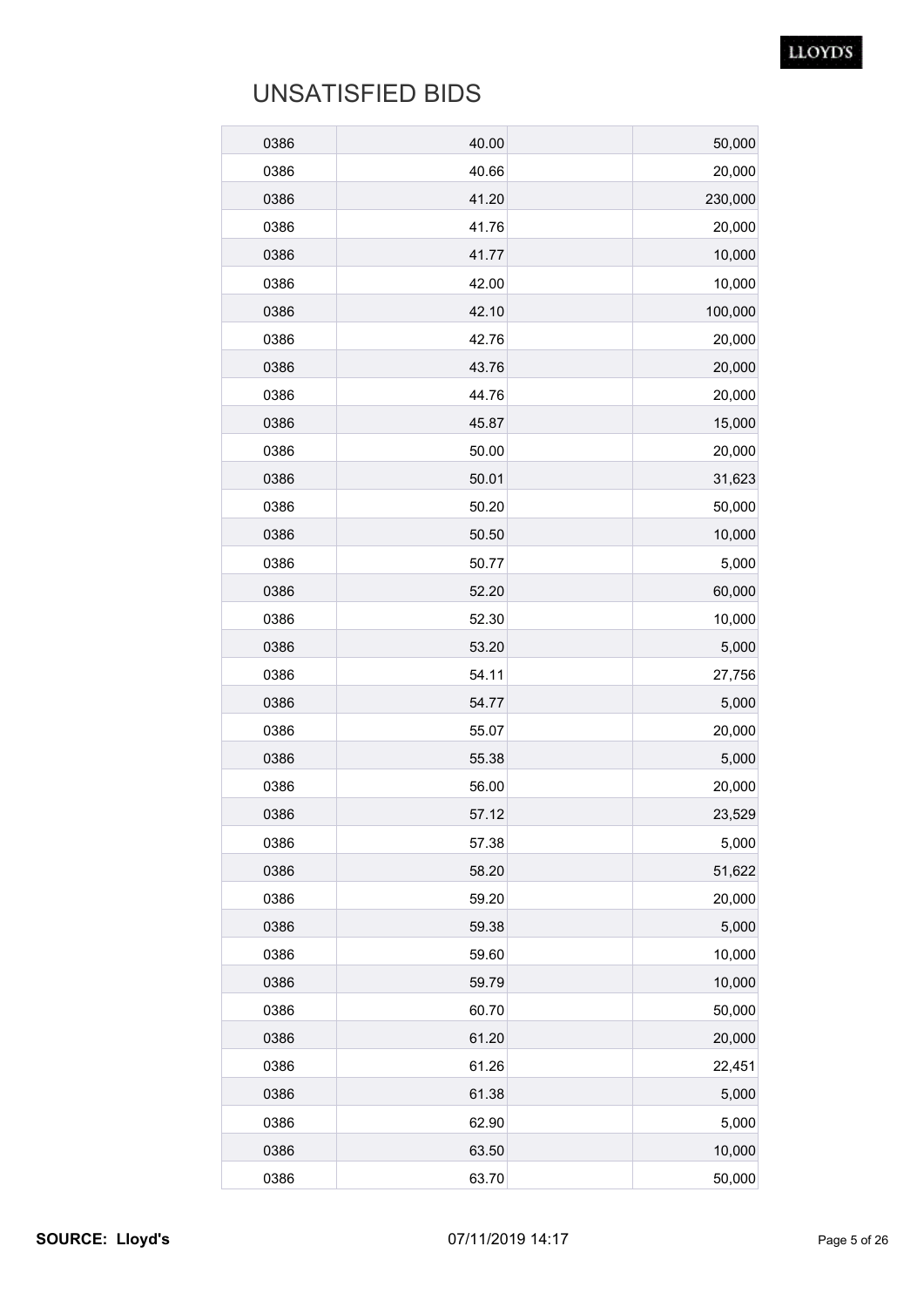| 0386 | 64.00 | 5,000   |
|------|-------|---------|
| 0386 | 64.10 | 6,000   |
| 0386 | 64.51 | 25,000  |
| 0386 | 65.20 | 12,694  |
| 0386 | 65.70 | 178,542 |
| 0386 | 66.10 | 6,000   |
| 0386 | 66.26 | 22,457  |
| 0386 | 66.60 | 6,000   |
| 0386 | 67.20 | 10,000  |
| 0386 | 67.66 | 10,000  |
| 0386 | 67.67 | 100,000 |
| 0386 | 68.51 | 25,000  |
| 0386 | 68.66 | 30,000  |
| 0386 | 70.66 | 15,000  |
| 0386 | 70.87 | 40,000  |
| 0386 | 71.00 | 30,000  |
| 0386 | 71.60 | 20,000  |
| 0386 | 71.75 | 50,000  |
| 0386 | 71.79 | 15,000  |
| 0386 | 72.50 | 10,000  |
| 0386 | 72.70 | 50,000  |
| 0386 | 74.04 | 1,347   |
| 0386 | 74.20 | 52,631  |
| 0386 | 74.86 | 10,500  |
| 0386 | 75.01 | 20,000  |
| 0386 | 75.10 | 15,000  |
| 0386 | 75.25 | 80,000  |
| 0386 | 75.30 | 10,000  |
| 0386 | 75.46 | 37,489  |
| 0386 | 75.60 | 15,000  |
| 0386 | 75.65 | 25,000  |
| 0386 | 75.67 | 50,000  |
| 0386 | 75.75 | 25,000  |
| 0386 | 75.76 | 70,079  |
| 0386 | 76.21 | 50,000  |
| 0386 | 77.00 | 108,128 |
| 0386 | 77.30 | 5,000   |
| 0386 | 77.86 | 10,500  |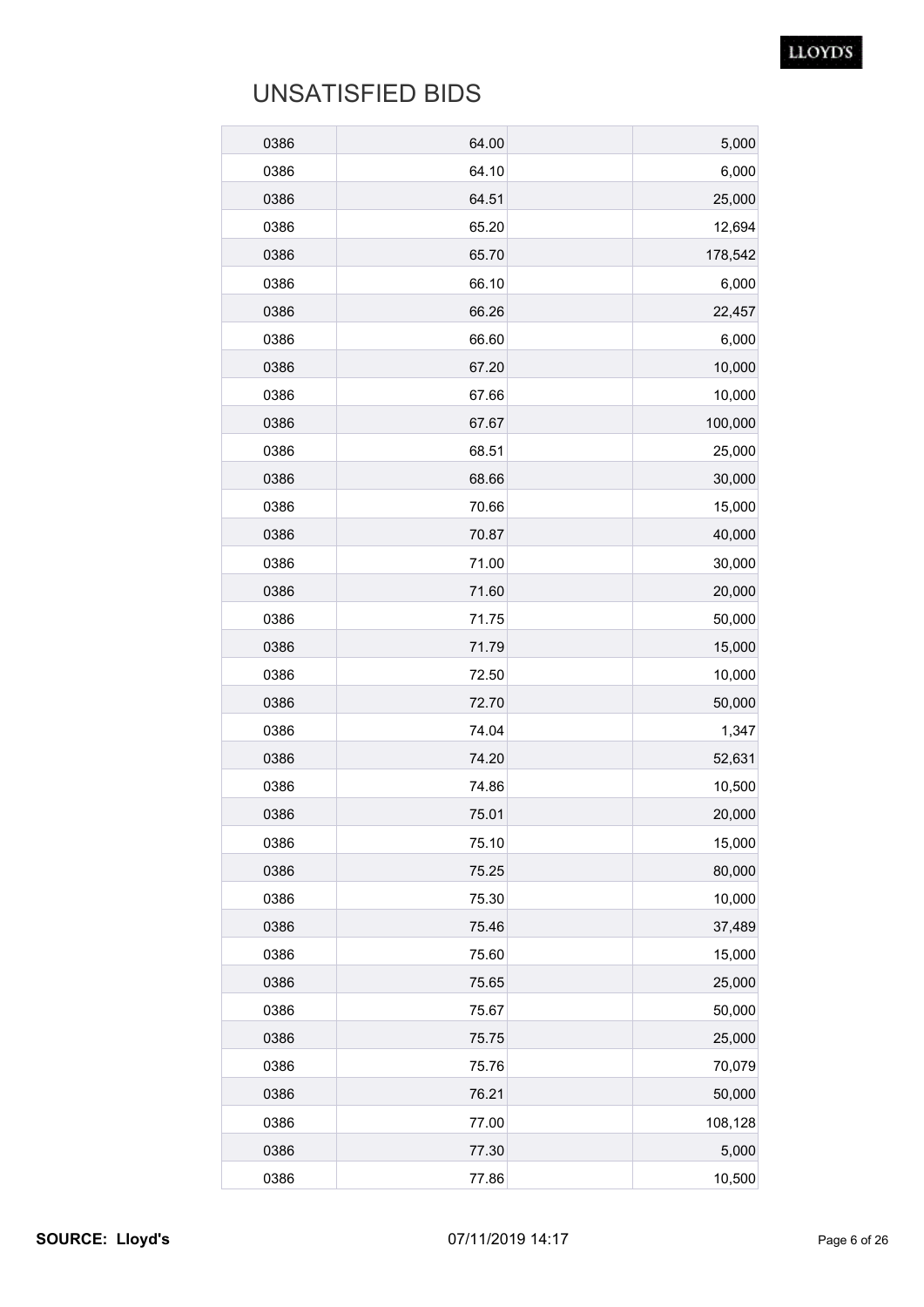| 0386 | 78.86                      | 10,500    |
|------|----------------------------|-----------|
| 0386 | 79.86                      | 10,500    |
| 0386 | 80.00                      | 25,000    |
| 0386 | 80.04                      | 5,000     |
| 0386 | 80.20                      | 15,000    |
| 0386 | 80.86                      | 10,500    |
| 0386 | 81.10                      | 13,658    |
| 0386 | 81.86                      | 10,500    |
| 0386 | 82.00                      | 10,000    |
| 0386 | 82.20                      | 20,000    |
| 0386 | 82.86                      | 10,500    |
| 0386 | 83.86                      | 10,500    |
| 0386 | 84.50                      | 86,060    |
| 0386 | 84.86                      | 10,500    |
| 0386 | 86.30                      | 26,230    |
|      | <b>Syndicate Sub Total</b> | 4,223,795 |

| <b>Syndicate</b><br><b>Number</b> | <b>Bid Price</b> | <b>Tender</b><br><b>Capacity</b> | <b>Subscription</b><br><b>Capacity</b> |
|-----------------------------------|------------------|----------------------------------|----------------------------------------|
| 0510                              | 1.19             |                                  | 20,000                                 |
| 0510                              | 1.32             |                                  | 15,000                                 |
| 0510                              | 1.66             |                                  | 50,000                                 |
| 0510                              | 2.66             |                                  | 50,000                                 |
| 0510                              | 3.50             |                                  | 20,000                                 |
| 0510                              | 3.66             |                                  | 50,000                                 |
| 0510                              | 4.66             |                                  | 50,000                                 |
| 0510                              | 5.66             |                                  | 50,000                                 |
| 0510                              | 6.20             |                                  | 250,000                                |
| 0510                              | 6.66             |                                  | 50,000                                 |
| 0510                              | 7.66             |                                  | 50,000                                 |
| 0510                              | 8.20             |                                  | 250,000                                |
| 0510                              | 8.66             |                                  | 50,000                                 |
| 0510                              | 9.66             |                                  | 50,000                                 |
| 0510                              | 10.01            |                                  | 5,000                                  |
| 0510                              | 10.11            |                                  | 25,000                                 |
| 0510                              | 10.20            |                                  | 50,000                                 |
| 0510                              | 10.32            |                                  | 10,000                                 |
| 0510                              | 10.66            |                                  | 50,000                                 |
| 0510                              | 11.13            |                                  | 10,000                                 |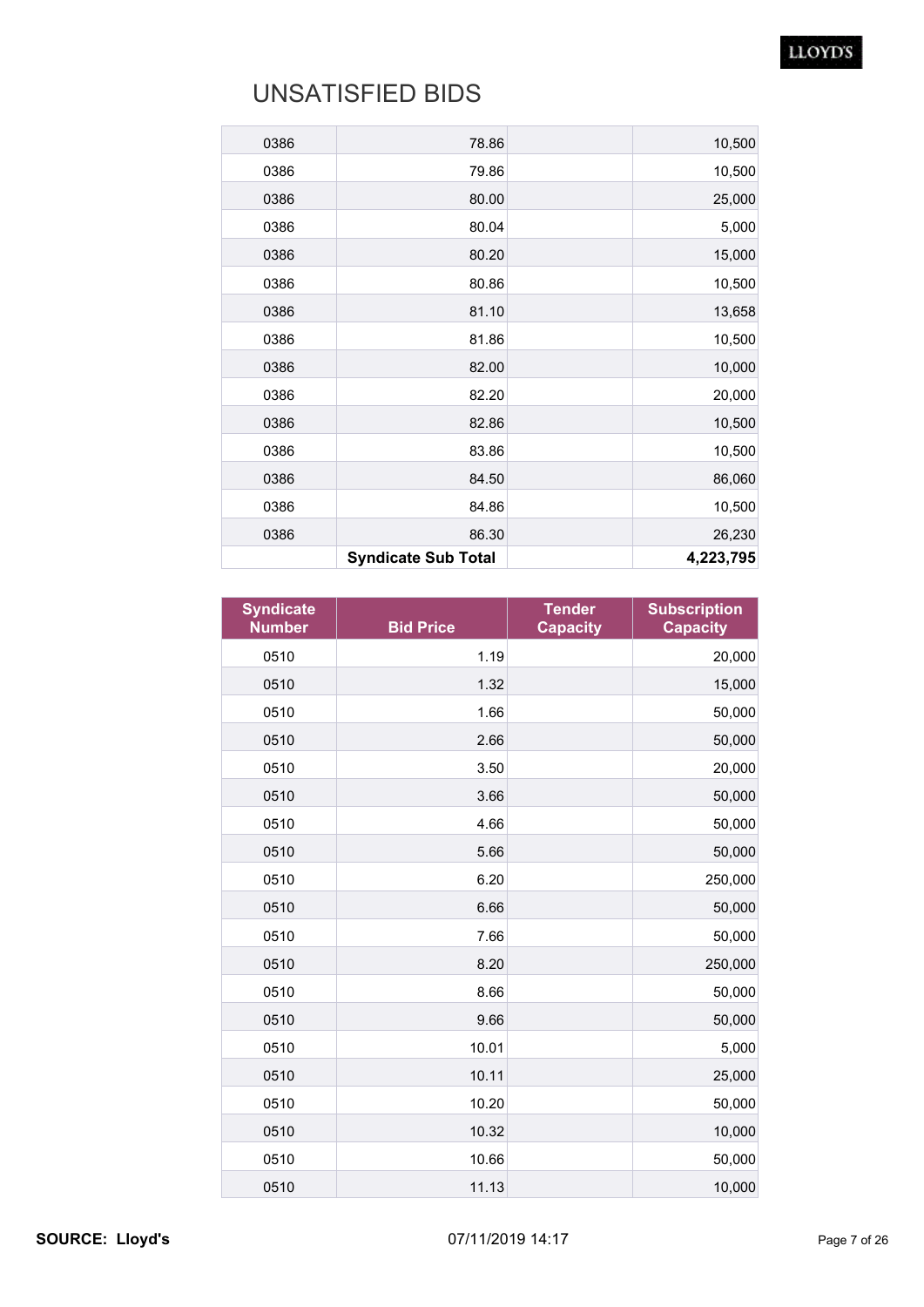| 0510<br>0510 | 11.20<br>11.66 | 50,000<br>50,000 |
|--------------|----------------|------------------|
| 0510         | 12.10          | 20,000           |
| 0510         | 12.66          | 50,000           |
| 0510         | 13.11          | 5,000            |
| 0510         | 13.20          | 100,000          |
| 0510         | 13.30          | 100,000          |
| 0510         | 13.66          | 50,000           |
| 0510         | 14.20          | 100,000          |
| 0510         | 14.30          | 100,000          |
| 0510         | 14.66          | 60,000           |
| 0510         | 15.11          | 25,000           |
| 0510         | 15.20          | 155,000          |
| 0510         | 15.30          | 100,000          |
| 0510         | 15.37          | 50,000           |
| 0510         | 15.76          | 50,000           |
| 0510         | 16.20          | 200,000          |
| 0510         | 16.30          | 100,000          |
| 0510         | 16.37          | 50,000           |
| 0510         | 16.66          | 10,000           |
| 0510         | 16.67          | 50,000           |
| 0510         | 16.87          | 25,000           |
| 0510         | 17.17          | 25,000           |
| 0510         | 17.20          | 100,000          |
| 0510         | 17.27          | 25,000           |
| 0510         | 17.37          | 25,000           |
| 0510         | 17.50          | 50,000           |
| 0510         | 17.57          | 25,000           |
| 0510         | 17.77          | 25,000           |
| 0510         | 18.17          | 25,000           |
| 0510         | 18.20          | 100,000          |
| 0510         | 18.37          | 25,000           |
| 0510         | 19.00          | 21,000           |
| 0510         | 19.10          | 100,000          |
| 0510         | 19.34          | 210,000          |
| 0510         | 19.50          | 20,000           |
| 0510         | 19.90          | 50,000           |
| 0510         | 20.00          | 10,000           |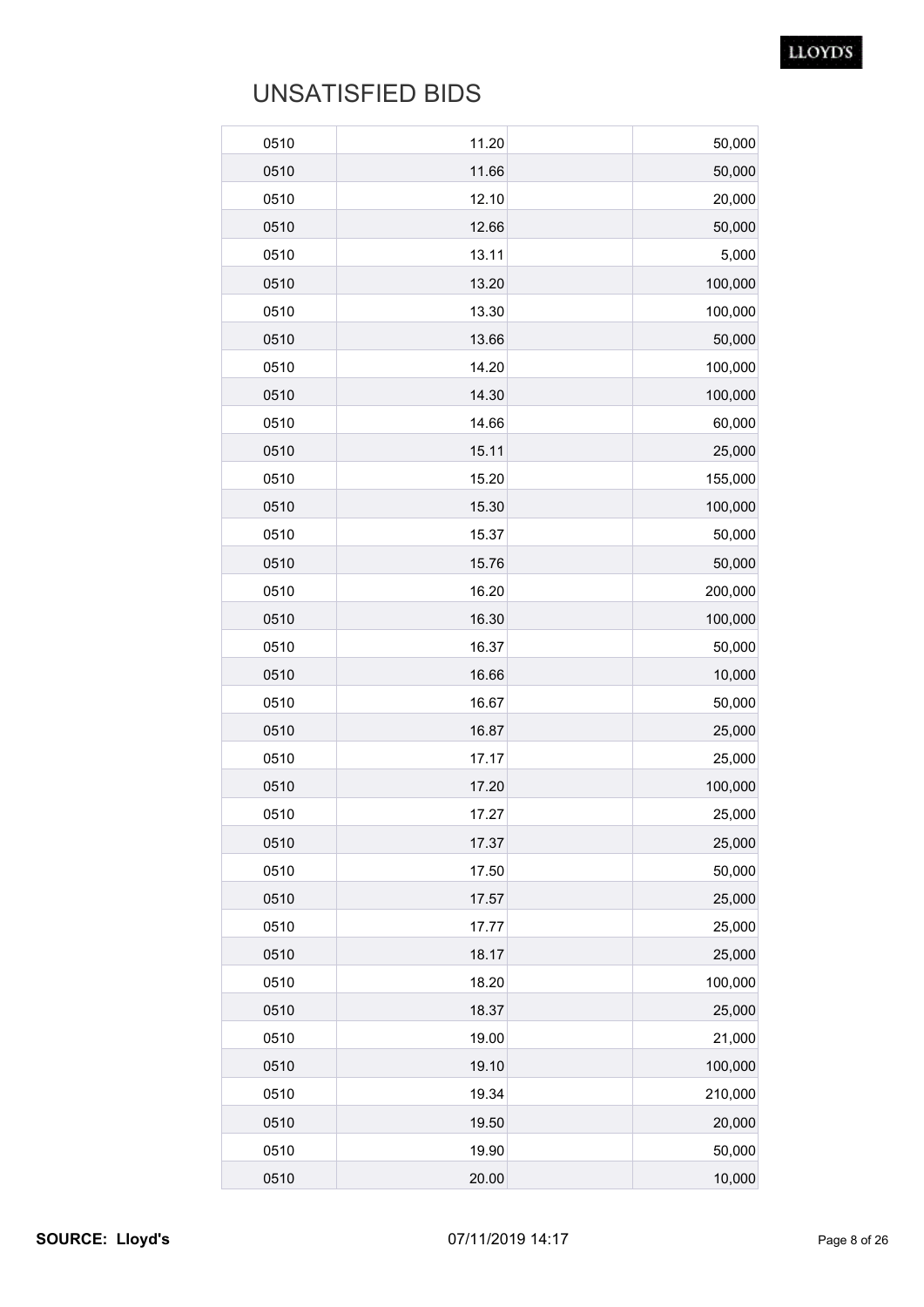| 0510 | 20.20                      |        | 10,000    |
|------|----------------------------|--------|-----------|
| 0510 | 20.60                      |        | 10,000    |
| 0510 | 20.70                      |        | 50,000    |
| 0510 | 20.90                      |        | 50,000    |
| 0510 | 21.10                      |        | 6,000     |
| 0510 | 21.50                      |        | 70,000    |
| 0510 | 22.00                      |        | 35,000    |
| 0510 | 22.10                      |        | 5,472     |
| 0510 | 22.20                      |        | 30,000    |
| 0510 | 22.25                      |        | 50,000    |
| 0510 | 22.37                      |        | 75,000    |
| 0510 | 22.46                      |        | 59,952    |
| 0510 | 22.50                      |        | 16,542    |
| 0510 | 22.70                      |        | 34,000    |
| 0510 | 22.90                      |        | 1,357     |
| 0510 | 23.02                      |        | 7,500     |
| 0510 | 23.20                      |        | 28,000    |
| 0510 | 23.45                      |        | 167,550   |
| 0510 | 23.50                      |        | 221,550   |
| 0510 | 23.55                      |        | 100,179   |
| 0510 | 27.50                      | 20,000 |           |
| 0510 | 31.20                      | 20,000 |           |
| 0510 | 39.20                      | 20,000 |           |
|      | <b>Syndicate Sub Total</b> | 60,000 | 4,519,102 |

| <b>Syndicate</b><br><b>Number</b> | <b>Bid Price</b>           | <b>Tender</b><br><b>Capacity</b> | <b>Subscription</b><br><b>Capacity</b> |
|-----------------------------------|----------------------------|----------------------------------|----------------------------------------|
| 0557                              | 0.10                       | 5.356.236                        |                                        |
|                                   | <b>Syndicate Sub Total</b> | 5,356,236                        |                                        |

| <b>Syndicate</b><br><b>Number</b> | <b>Bid Price</b> | <b>Tender</b><br><b>Capacity</b> | <b>Subscription</b><br><b>Capacity</b> |
|-----------------------------------|------------------|----------------------------------|----------------------------------------|
| 0609                              | 25.00            |                                  | 20,100,000                             |
| 0609                              | 25.23            |                                  | 99,999                                 |
| 0609                              | 26.00            |                                  | 300,000                                |
| 0609                              | 26.20            |                                  | 100,000                                |
| 0609                              | 26.66            |                                  | 50,000                                 |
| 0609                              | 27.66            |                                  | 50,000                                 |
| 0609                              | 28.20            |                                  | 40,000                                 |
| 0609                              | 28.66            |                                  | 50,000                                 |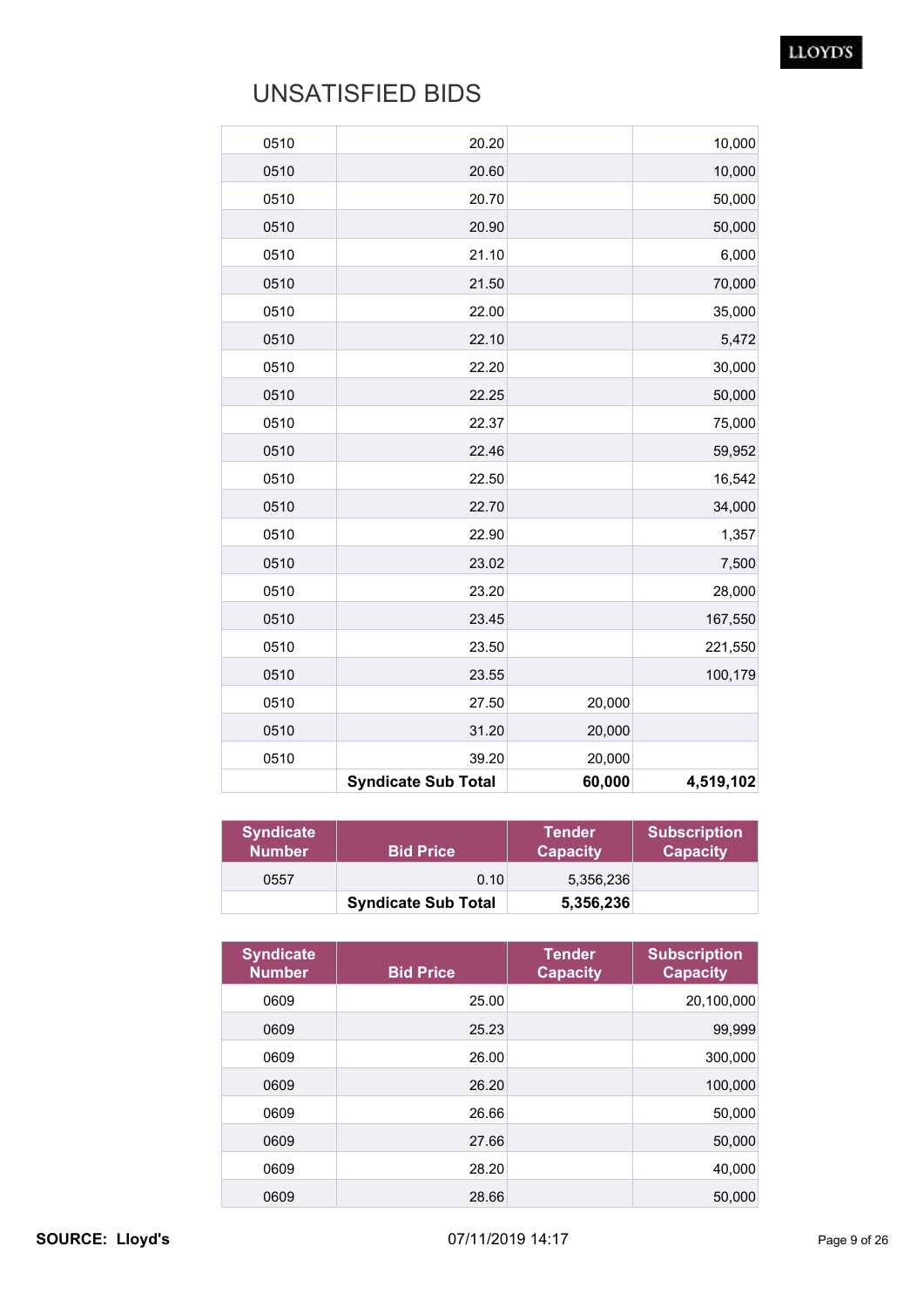| 0609 | 29.66 | 40,000  |
|------|-------|---------|
| 0609 | 30.32 | 100,000 |
| 0609 | 30.66 | 40,000  |
| 0609 | 31.66 | 30,000  |
| 0609 | 32.66 | 30,000  |
| 0609 | 33.26 | 150,000 |
| 0609 | 33.66 | 30,000  |
| 0609 | 34.66 | 30,000  |
| 0609 | 35.66 | 30,000  |
| 0609 | 36.66 | 30,000  |
| 0609 | 37.07 | 75,000  |
| 0609 | 37.66 | 30,000  |
| 0609 | 38.20 | 20,000  |
| 0609 | 38.50 | 10,000  |
| 0609 | 38.66 | 30,000  |
| 0609 | 39.66 | 30,000  |
| 0609 | 40.01 | 30,000  |
| 0609 | 40.66 | 30,000  |
| 0609 | 41.07 | 75,000  |
| 0609 | 41.21 | 5,000   |
| 0609 | 41.30 | 230,000 |
| 0609 | 41.66 | 30,000  |
| 0609 | 42.66 | 30,000  |
| 0609 | 42.86 | 50,000  |
| 0609 | 43.66 | 30,000  |
| 0609 | 44.66 | 30,000  |
| 0609 | 45.00 | 10,000  |
| 0609 | 45.11 | 25,000  |
| 0609 | 45.20 | 50,000  |
| 0609 | 45.60 | 25,360  |
| 0609 | 45.66 | 20,000  |
| 0609 | 45.90 | 25,000  |
| 0609 | 46.66 | 20,000  |
| 0609 | 47.66 | 20,000  |
| 0609 | 47.77 | 15,000  |
| 0609 | 48.66 | 20,000  |
| 0609 | 49.66 | 20,000  |
| 0609 | 49.90 | 16,000  |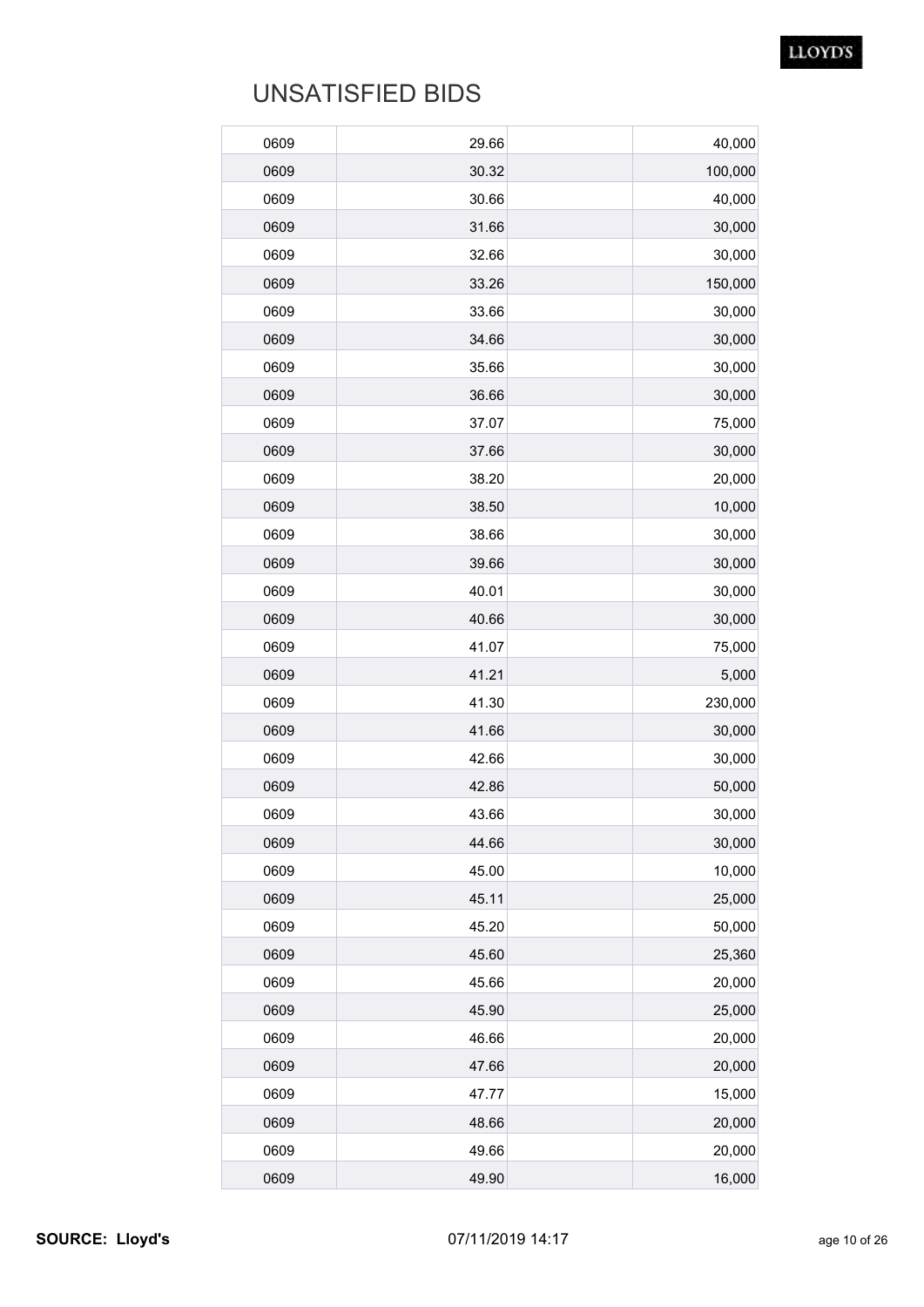| 0609 | 50.00 | 20,000 |
|------|-------|--------|
| 0609 | 50.10 | 10,000 |
| 0609 | 50.11 | 30,000 |
| 0609 | 50.32 | 10,000 |
| 0609 | 50.66 | 20,000 |
| 0609 | 51.13 | 5,000  |
| 0609 | 51.76 | 20,000 |
| 0609 | 52.00 | 10,000 |
| 0609 | 52.50 | 10,000 |
| 0609 | 52.76 | 20,000 |
| 0609 | 52.80 | 50,000 |
| 0609 | 53.32 | 10,000 |
| 0609 | 53.38 | 5,000  |
| 0609 | 53.50 | 20,000 |
| 0609 | 53.75 | 20,000 |
| 0609 | 53.76 | 10,000 |
| 0609 | 53.87 | 20,000 |
| 0609 | 54.00 | 20,000 |
| 0609 | 54.13 | 5,000  |
| 0609 | 54.76 | 5,000  |
| 0609 | 54.80 | 10,000 |
| 0609 | 55.11 | 13,624 |
| 0609 | 55.32 | 5,000  |
| 0609 | 55.38 | 5,000  |
| 0609 | 55.60 | 15,000 |
| 0609 | 55.70 | 15,882 |
| 0609 | 56.12 | 5,000  |
| 0609 | 56.20 | 20,648 |
| 0609 | 56.70 | 10,000 |
| 0609 | 57.00 | 20,000 |
| 0609 | 58.11 | 75,000 |
| 0609 | 59.20 | 20,000 |
| 0609 | 59.66 | 10,000 |
| 0609 | 60.06 | 15,000 |
| 0609 | 60.11 | 75,000 |
| 0609 | 60.32 | 5,000  |
| 0609 | 60.50 | 5,996  |
| 0609 | 61.10 | 6,000  |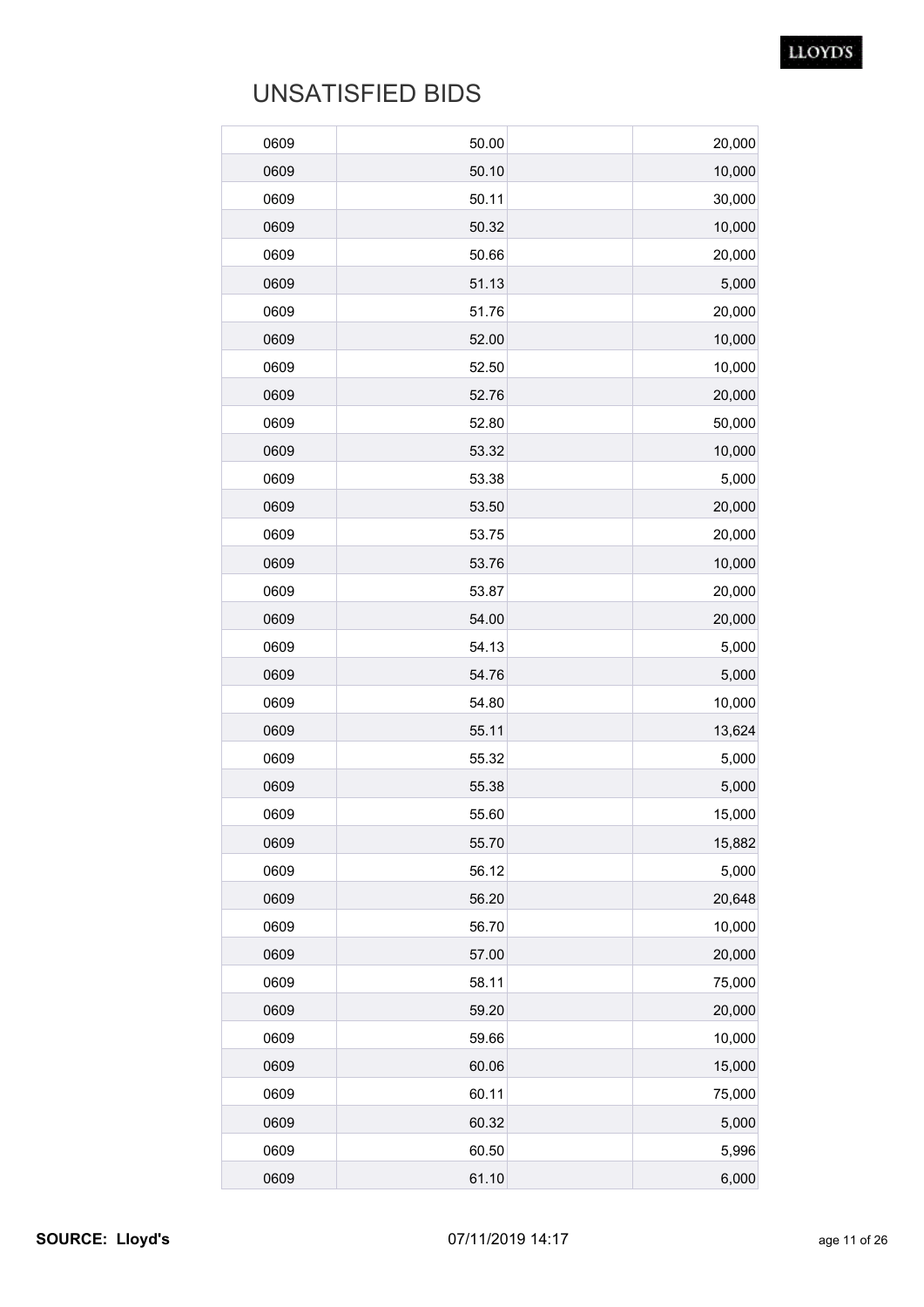|      | <b>Syndicate Sub Total</b> | 20,000 | 24,050,647 |
|------|----------------------------|--------|------------|
| 0609 | 73.00                      | 10,000 |            |
| 0609 | 69.00                      | 10,000 |            |
| 0609 | 65.20                      |        | 279,062    |
| 0609 | 65.10                      |        | 14,201     |
| 0609 | 64.93                      |        | 100,000    |
| 0609 | 64.77                      |        | 5,000      |
| 0609 | 64.12                      |        | 149,500    |
| 0609 | 63.77                      |        | 5,000      |
| 0609 | 63.70                      |        | 50,000     |
| 0609 | 63.66                      |        | 60,743     |
| 0609 | 63.62                      |        | 149,500    |
| 0609 | 63.32                      |        | 20,000     |
| 0609 | 63.25                      |        | 50,000     |
| 0609 | 63.12                      |        | 149,500    |
| 0609 | 63.10                      |        | 6,000      |
| 0609 | 62.77                      |        | 5,000      |
| 0609 | 62.50                      |        | 3,633      |
| 0609 | 62.13                      |        | 4,999      |
| 0609 | 62.00                      |        | 25,000     |
| 0609 | 61.66                      |        | 20,000     |
|      |                            |        |            |

| <b>Syndicate</b><br><b>Number</b> | <b>Bid Price</b> | <b>Tender</b><br><b>Capacity</b> | <b>Subscription</b><br><b>Capacity</b> |
|-----------------------------------|------------------|----------------------------------|----------------------------------------|
| 0623                              | 25.00            |                                  | 100,000                                |
| 0623                              | 25.10            |                                  | 386,282,612                            |
| 0623                              | 25.23            |                                  | 99,999                                 |
| 0623                              | 26.00            |                                  | 300,000                                |
| 0623                              | 26.66            |                                  | 99,999                                 |
| 0623                              | 27.66            |                                  | 75,000                                 |
| 0623                              | 28.20            |                                  | 180,000                                |
| 0623                              | 28.66            |                                  | 75,000                                 |
| 0623                              | 29.66            |                                  | 50,000                                 |
| 0623                              | 30.07            |                                  | 20,000                                 |
| 0623                              | 30.33            |                                  | 100,000                                |
| 0623                              | 30.66            |                                  | 50,000                                 |
| 0623                              | 31.66            |                                  | 50,000                                 |
| 0623                              | 32.80            |                                  | 20,000                                 |
| 0623                              | 33.26            |                                  | 150,000                                |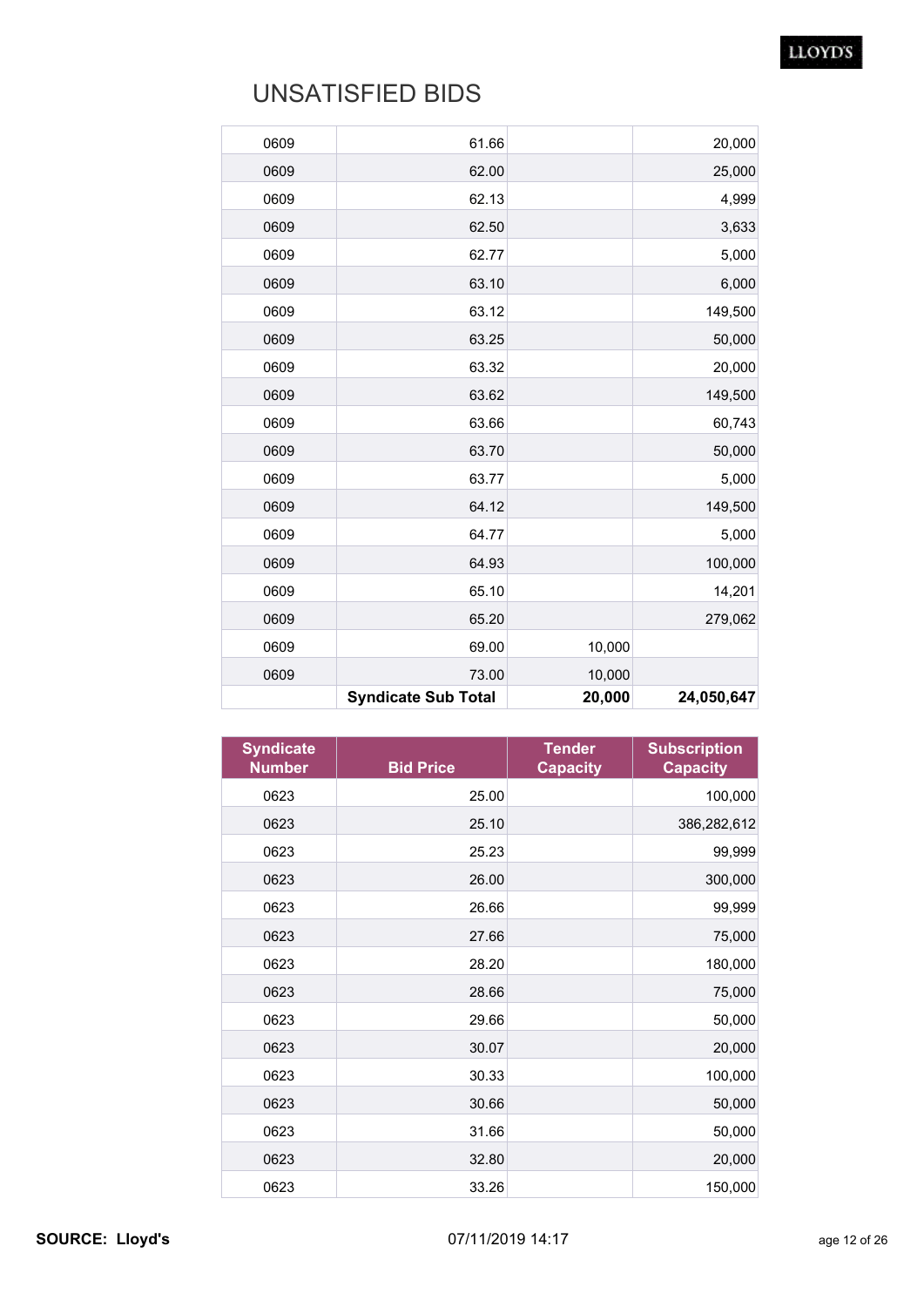| 0623 | 33.66 | 50,000  |
|------|-------|---------|
| 0623 | 34.66 | 50,000  |
| 0623 | 35.66 | 50,000  |
| 0623 | 36.20 | 20,000  |
| 0623 | 36.66 | 50,000  |
| 0623 | 37.07 | 75,000  |
| 0623 | 37.66 | 50,000  |
| 0623 | 38.66 | 50,000  |
| 0623 | 39.10 | 20,000  |
| 0623 | 39.66 | 50,000  |
| 0623 | 40.00 | 25,000  |
| 0623 | 40.60 | 100,000 |
| 0623 | 41.07 | 75,000  |
| 0623 | 41.12 | 14,725  |
| 0623 | 41.21 | 5,000   |
| 0623 | 41.50 | 10,000  |
| 0623 | 41.60 | 50,000  |
| 0623 | 42.50 | 5,000   |
| 0623 | 43.20 | 20,000  |
| 0623 | 44.20 | 250,000 |
| 0623 | 45.00 | 5,000   |
| 0623 | 45.07 | 14,420  |
| 0623 | 45.20 | 50,000  |
| 0623 | 47.50 | 5,000   |
| 0623 | 48.70 | 6,000   |
| 0623 | 49.32 | 10,000  |
| 0623 | 49.50 | 50,000  |
| 0623 | 50.00 | 35,000  |
| 0623 | 50.10 | 10,000  |
| 0623 | 50.11 | 5,000   |
| 0623 | 50.20 | 50,000  |
| 0623 | 50.50 | 10,000  |
| 0623 | 50.57 | 100,000 |
| 0623 | 51.20 | 16,000  |
| 0623 | 51.68 | 50,000  |
| 0623 | 52.00 | 20,000  |
| 0623 | 52.30 | 10,000  |
| 0623 | 52.51 | 30,000  |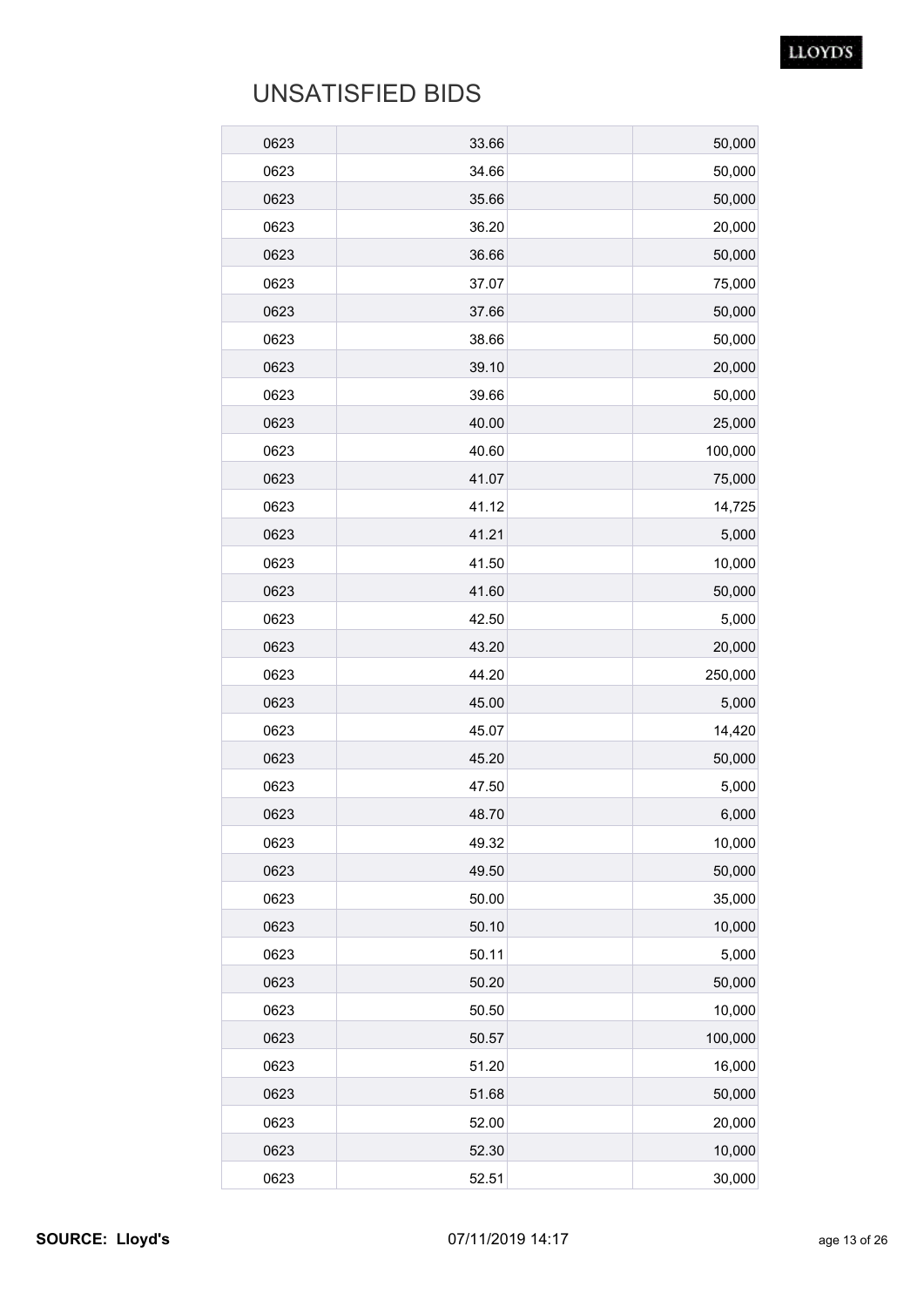| 0623 | 53.10 | 6,000   |
|------|-------|---------|
| 0623 | 54.11 | 25,000  |
| 0623 | 54.18 | 7,000   |
| 0623 | 54.25 | 20,000  |
| 0623 | 55.00 | 30,000  |
| 0623 | 55.10 | 99,000  |
| 0623 | 55.11 | 25,000  |
| 0623 | 55.32 | 10,000  |
| 0623 | 55.55 | 12,500  |
| 0623 | 55.62 | 30,000  |
| 0623 | 56.00 | 10,000  |
| 0623 | 56.20 | 132,367 |
| 0623 | 56.90 | 15,955  |
| 0623 | 57.32 | 15,000  |
| 0623 | 57.50 | 10,000  |
| 0623 | 58.00 | 20,000  |
| 0623 | 58.11 | 25,000  |
| 0623 | 58.20 | 20,000  |
| 0623 | 58.50 | 10,000  |
| 0623 | 59.60 | 10,000  |
| 0623 | 60.11 | 25,000  |
| 0623 | 60.28 | 2,000   |
| 0623 | 60.32 | 5,000   |
| 0623 | 61.00 | 90,000  |
| 0623 | 61.10 | 6,000   |
| 0623 | 61.18 | 4,000   |
| 0623 | 61.66 | 20,000  |
| 0623 | 62.46 | 4,488   |
| 0623 | 62.77 | 5,000   |
| 0623 | 63.00 | 20,000  |
| 0623 | 63.10 | 6,000   |
| 0623 | 63.12 | 149,500 |
| 0623 | 63.62 | 149,500 |
| 0623 | 63.66 | 20,000  |
| 0623 | 63.77 | 5,000   |
| 0623 | 63.93 | 50,000  |
| 0623 | 64.12 | 149,500 |
| 0623 | 64.20 | 10,000  |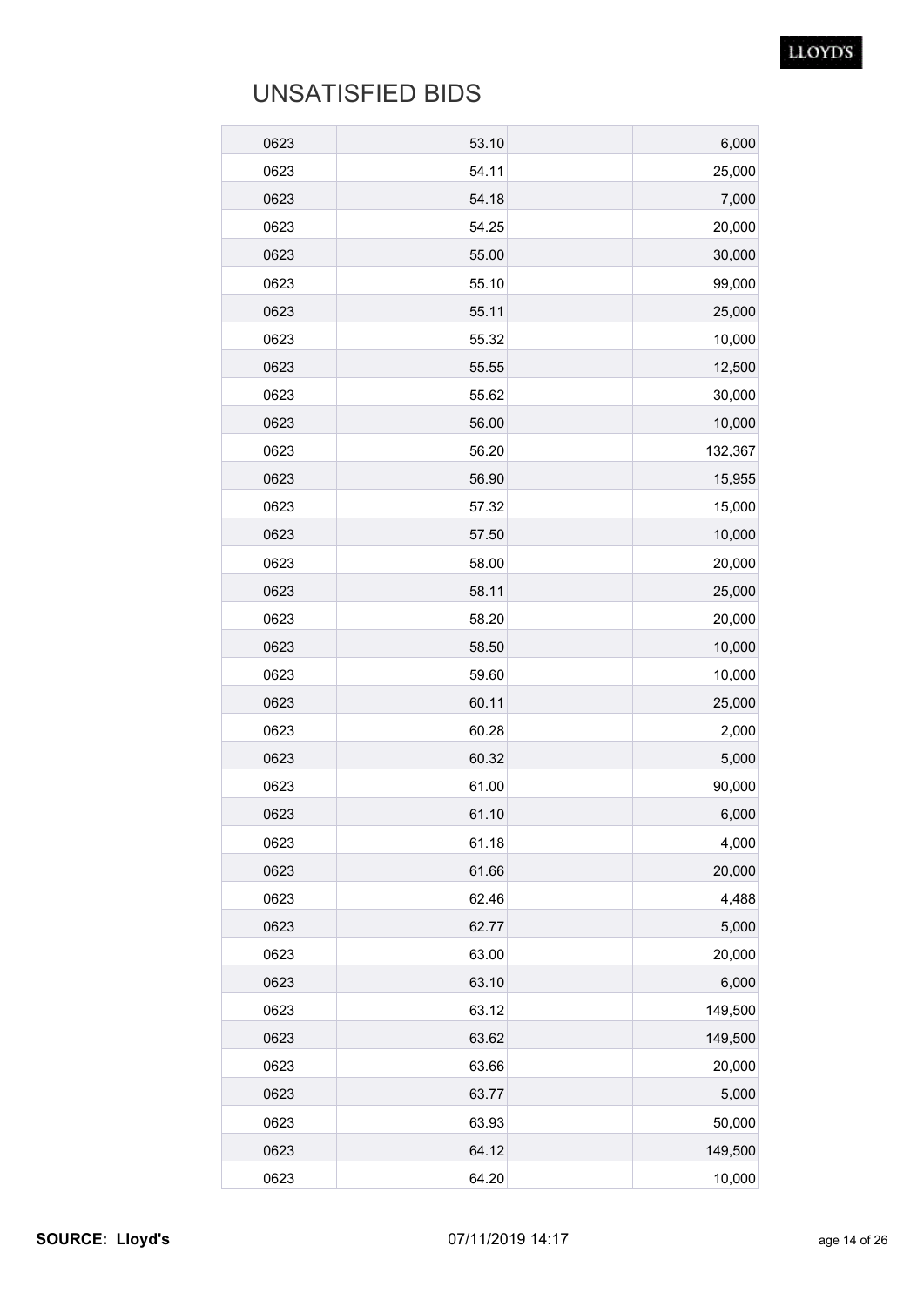#### LLOYD'S

| 0623 | 64.46                      |        | 108,814     |
|------|----------------------------|--------|-------------|
| 0623 | 64.66                      |        | 38,615      |
| 0623 | 64.77                      |        | 105,000     |
| 0623 | 65.00                      |        | 426         |
| 0623 | 65.04                      |        | 5,000       |
| 0623 | 65.10                      |        | 4,500       |
| 0623 | 65.18                      |        | 2,000       |
| 0623 | 65.20                      |        | 463,383     |
| 0623 | 69.00                      | 10,000 |             |
| 0623 | 72.00                      | 10,000 |             |
| 0623 | 79.00                      | 10,000 |             |
|      | <b>Syndicate Sub Total</b> | 30,000 | 391,130,303 |

| <b>Syndicate</b><br><b>Number</b> | <b>Bid Price</b>           | <b>Tender</b><br><b>Capacity</b> | <b>Subscription</b><br><b>Capacity</b> |
|-----------------------------------|----------------------------|----------------------------------|----------------------------------------|
| 0727                              | 30.00                      |                                  | 100,000                                |
| 0727                              | 50.00                      |                                  | 50,000                                 |
| 0727                              | 51.21                      |                                  | 5,000                                  |
| 0727                              | 60.30                      |                                  | 25,000                                 |
| 0727                              | 62.51                      |                                  | 5,000                                  |
| 0727                              | 66.92                      |                                  | 50,000                                 |
| 0727                              | 68.10                      |                                  | 2,002,000                              |
| 0727                              | 68.78                      |                                  | 5,000                                  |
| 0727                              | 70.00                      |                                  | 25,000                                 |
| 0727                              | 70.10                      |                                  | 2,000                                  |
| 0727                              | 70.60                      |                                  | 250,000                                |
| 0727                              | 72.10                      |                                  | 6,000                                  |
| 0727                              | 72.20                      |                                  | 1,000                                  |
| 0727                              | 72.70                      |                                  | 36,796                                 |
| 0727                              | 82.00                      | 10,000                           |                                        |
| 0727                              | 94.00                      | 6,800                            |                                        |
| 0727                              | 105.00                     | 5,000                            |                                        |
|                                   | <b>Syndicate Sub Total</b> | 21,800                           | 2,562,796                              |

| <b>Syndicate</b><br><b>Number</b> | <b>Bid Price</b> | <b>Tender</b><br><b>Capacity</b> | <b>Subscription</b><br><b>Capacity</b> |
|-----------------------------------|------------------|----------------------------------|----------------------------------------|
| 1176                              | 89.66            |                                  | 10,000                                 |
| 1176                              | 90.66            |                                  | 10,000                                 |
| 1176                              | 91.66            |                                  | 10,000                                 |
| 1176                              | 92.66            |                                  | 10,000                                 |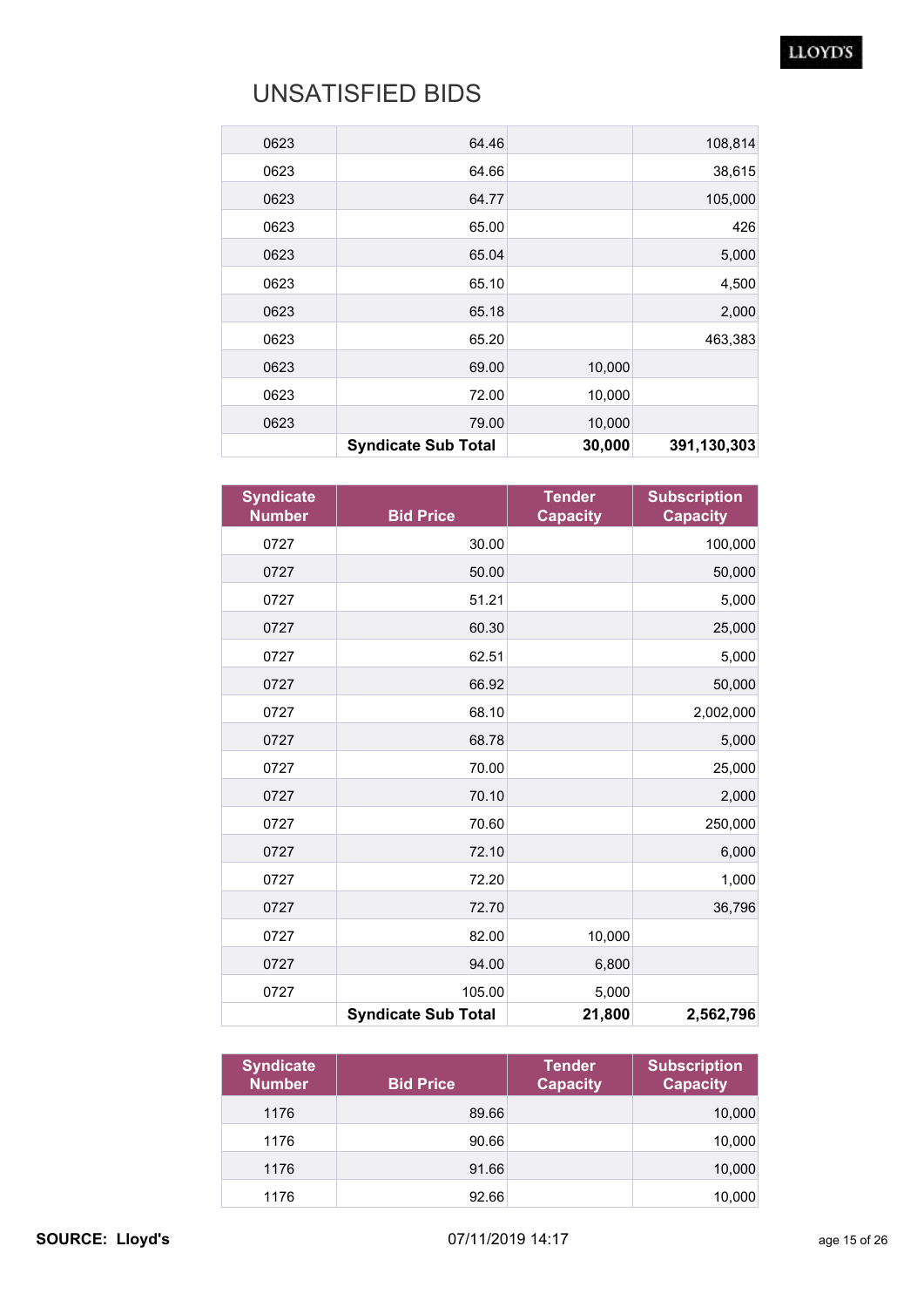| 1176         | 93.66          | 10,000           |
|--------------|----------------|------------------|
| 1176         | 94.66          | 10,000           |
| 1176<br>1176 | 95.66<br>96.66 | 10,000           |
| 1176         | 97.66          | 10,000<br>10,000 |
| 1176         | 98.66          |                  |
| 1176         | 99.66          | 10,000<br>10,000 |
| 1176         | 100.00         | 100,000          |
| 1176         | 100.66         | 10,000           |
| 1176         | 101.66         | 10,000           |
| 1176         | 102.66         | 10,000           |
| 1176         | 103.66         | 10,000           |
| 1176         | 104.66         | 10,000           |
| 1176         | 105.20         | 7,858            |
| 1176         | 105.66         | 10,000           |
| 1176         | 106.66         | 10,000           |
| 1176         | 107.66         | 10,000           |
| 1176         | 108.66         | 10,000           |
| 1176         | 109.66         | 10,000           |
| 1176         | 111.00         | 30,000           |
| 1176         | 111.66         | 10,000           |
| 1176         | 112.66         | 10,000           |
| 1176         | 112.73         | 10,000           |
| 1176         | 113.66         | 10,000           |
| 1176         | 114.66         | 10,000           |
| 1176         | 150.00         | 10,000           |
| 1176         | 150.10         | 1,000            |
| 1176         | 155.10         | 1,000            |
| 1176         | 156.00         | 15,000           |
| 1176         | 160.00         | 5,000            |
| 1176         | 160.21         | 2,500            |
| 1176         | 168.00         | 10,000           |
| 1176         | 172.00         | 15,000           |
| 1176         | 173.60         | 5,000            |
| 1176         | 180.28         | 2,000            |
| 1176         | 180.50         | 5,000            |
| 1176         | 192.30         | 20,000           |
| 1176         | 198.00         | 7,500            |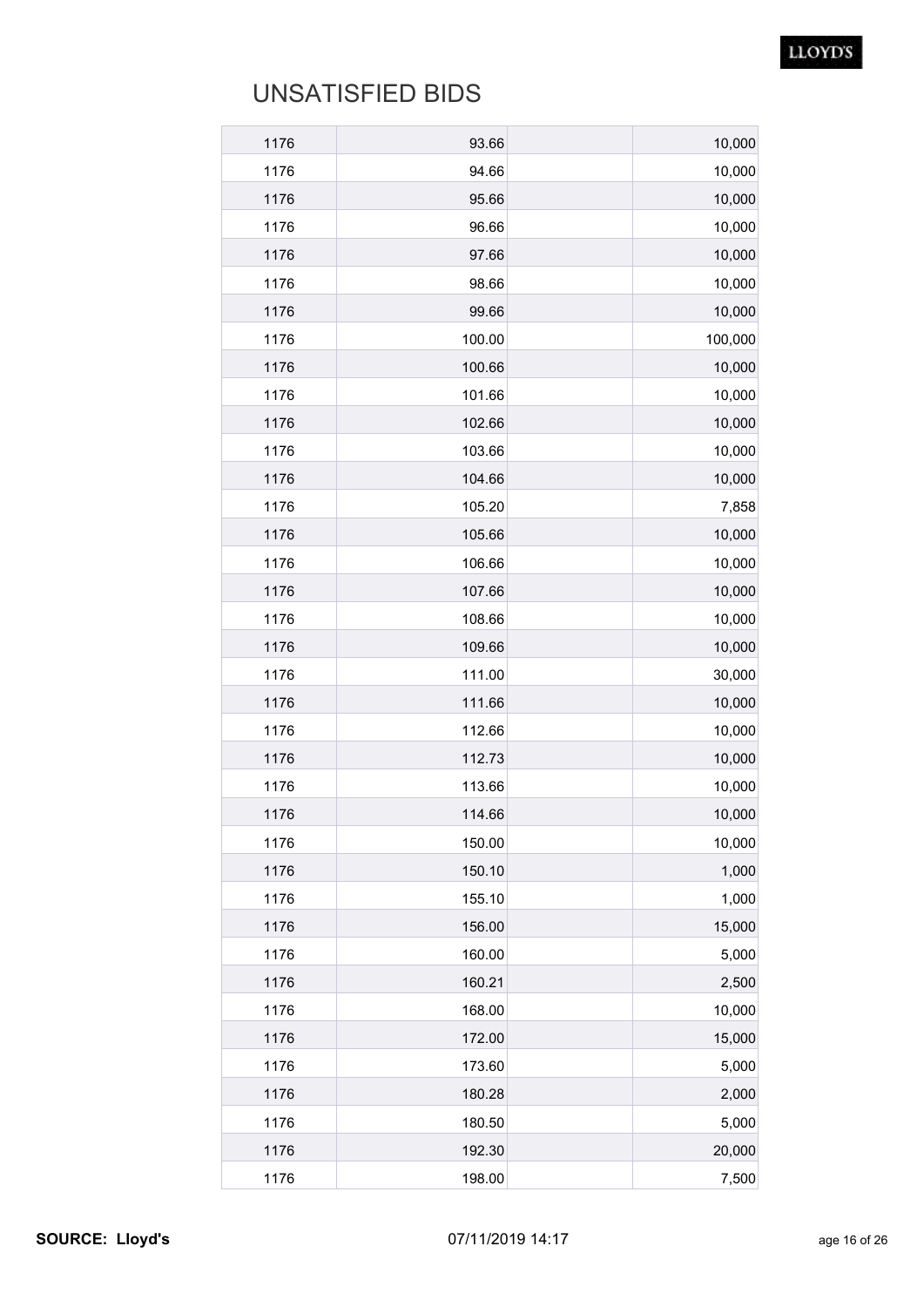#### LLOYD'S

| 1176 | 199.03                     |        | 10,000  |
|------|----------------------------|--------|---------|
| 1176 | 199.50                     |        | 2,500   |
| 1176 | 200.20                     |        | 15,000  |
| 1176 | 202.53                     |        | 2,500   |
| 1176 | 206.16                     |        | 7,131   |
| 1176 | 240.00                     | 10,000 |         |
|      | <b>Syndicate Sub Total</b> | 10,000 | 533,989 |

| <b>Syndicate</b><br><b>Number</b> | <b>Bid Price</b>           | <b>Tender</b><br><b>Capacity</b> | <b>Subscription</b><br><b>Capacity</b> |
|-----------------------------------|----------------------------|----------------------------------|----------------------------------------|
| 1200                              | 0.10                       | 279,638                          |                                        |
| 1200                              | 1.20                       | 14,000                           |                                        |
| 1200                              | 2.00                       | 25,714                           |                                        |
| 1200                              | 2.20                       | 10,000                           |                                        |
| 1200                              | 2.60                       | 10,000                           |                                        |
| 1200                              | 3.20                       | 10,000                           |                                        |
| 1200                              | 3.60                       | 10,000                           |                                        |
|                                   | <b>Syndicate Sub Total</b> | 359,352                          |                                        |

| <b>Syndicate</b><br><b>Number</b> | <b>Bid Price</b>           | <b>Tender</b><br><b>Capacity</b> | <b>Subscription</b><br><b>Capacity</b> |
|-----------------------------------|----------------------------|----------------------------------|----------------------------------------|
| 1969                              | 0.10                       | 11,463,389                       |                                        |
| 1969                              | 0.30                       | 10,000                           |                                        |
| 1969                              | 0.60                       | 10,000                           |                                        |
| 1969                              | 0.90                       | 10,000                           |                                        |
|                                   | <b>Syndicate Sub Total</b> | 11,493,389                       |                                        |

| <b>Syndicate</b><br><b>Number</b> | <b>Bid Price</b>           | <b>Tender</b><br><b>Capacity</b> | <b>Subscription</b><br><b>Capacity</b> |
|-----------------------------------|----------------------------|----------------------------------|----------------------------------------|
| 1991                              | 0.10                       | 12.132.316                       |                                        |
|                                   | <b>Syndicate Sub Total</b> | 12,132,316                       |                                        |

| <b>Syndicate</b><br><b>Number</b> | <b>Bid Price</b> | <b>Tender</b><br><b>Capacity</b> | <b>Subscription</b><br><b>Capacity</b> |
|-----------------------------------|------------------|----------------------------------|----------------------------------------|
| 2010                              | 1.03             |                                  | 10,000                                 |
| 2010                              | 1.66             |                                  | 50,000                                 |
| 2010                              | 2.66             |                                  | 40,000                                 |
| 2010                              | 3.66             |                                  | 20,000                                 |
| 2010                              | 4.13             |                                  | 10,000                                 |
| 2010                              | 4.66             |                                  | 15,000                                 |
| 2010                              | 5.66             |                                  | 10,000                                 |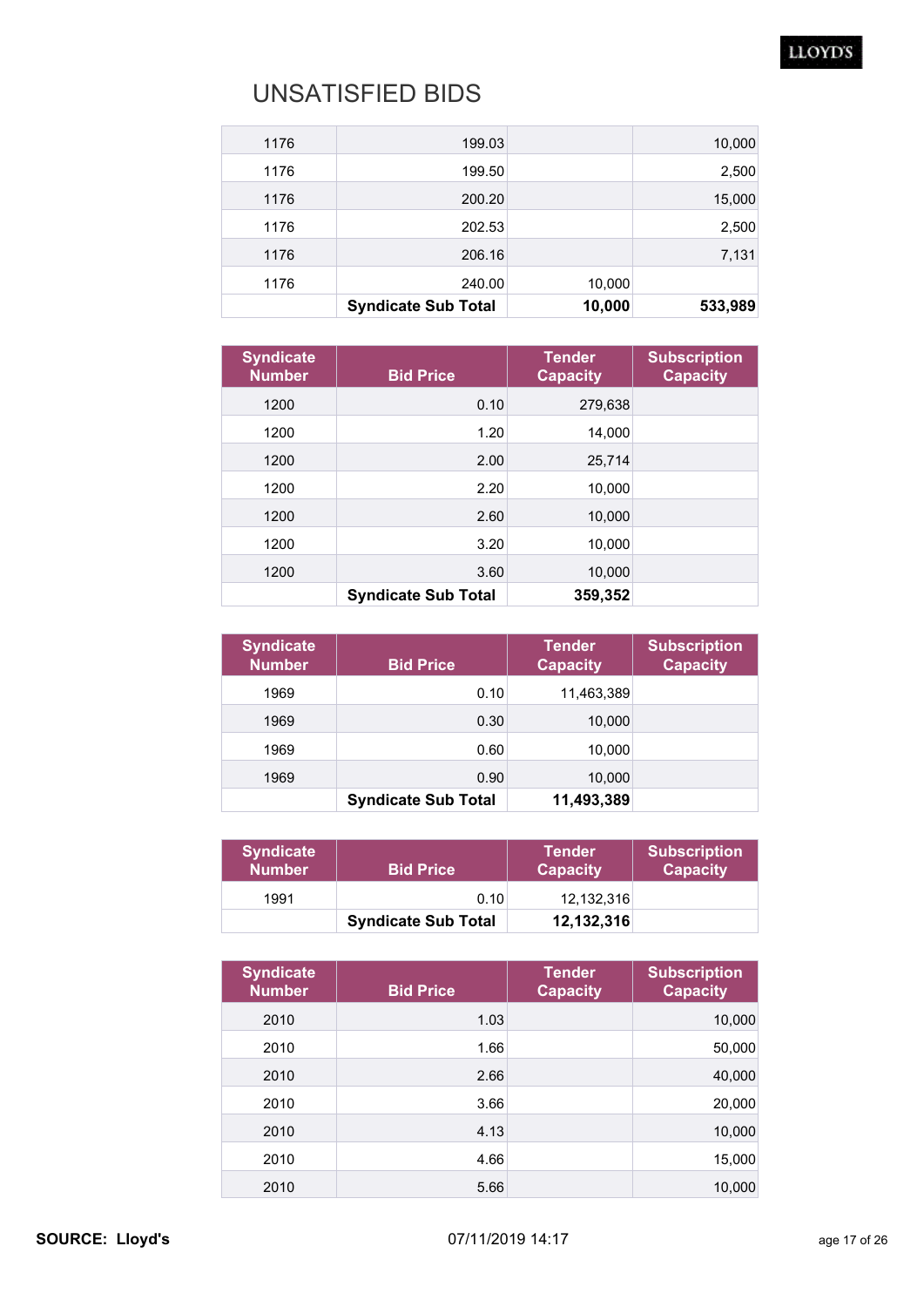#### LLOYD'S

|       | 2,548                      | 9,370,931 |
|-------|----------------------------|-----------|
| 12.00 | 2,548                      |           |
| 10.66 |                            | 15,931    |
| 10.20 |                            | 50,000    |
| 10.00 |                            | 9,000,000 |
| 7.11  |                            | 25,000    |
| 6.66  |                            | 10,000    |
| 6.03  |                            | 5,000     |
| 6.00  |                            | 100,000   |
| 5.80  |                            | 10,000    |
|       | <b>Syndicate Sub Total</b> |           |

| <b>Syndicate</b><br><b>Number</b> | <b>Bid Price</b>           | <b>Tender</b><br><b>Capacity</b> | <b>Subscription</b><br><b>Capacity</b> |
|-----------------------------------|----------------------------|----------------------------------|----------------------------------------|
| 2121                              | 0.10                       |                                  | 40,000                                 |
| 2121                              | 1.62                       |                                  | 6,916,995                              |
| 2121                              | 5.00                       | 129,120                          |                                        |
| 2121                              | 5.90                       | 42,500                           |                                        |
| 2121                              | 6.20                       | 18,750                           |                                        |
| 2121                              | 6.50                       | 10,000                           |                                        |
| 2121                              | 9.60                       | 10,000                           |                                        |
| 2121                              | 15.10                      | 10,000                           |                                        |
|                                   | <b>Syndicate Sub Total</b> | 220,370                          | 6,956,995                              |

| <b>Syndicate</b><br><b>Number</b> | <b>Bid Price</b> | <b>Tender</b><br><b>Capacity</b> | <b>Subscription</b><br><b>Capacity</b> |
|-----------------------------------|------------------|----------------------------------|----------------------------------------|
| 2525                              | 2.60             |                                  | 16,000                                 |
| 2525                              | 2.66             |                                  | 40,000                                 |
| 2525                              | 3.66             |                                  | 40,000                                 |
| 2525                              | 4.40             |                                  | 16,000                                 |
| 2525                              | 4.66             |                                  | 40,000                                 |
| 2525                              | 5.66             |                                  | 40,000                                 |
| 2525                              | 6.13             |                                  | 15,000                                 |
| 2525                              | 6.66             |                                  | 40,000                                 |
| 2525                              | 7.00             |                                  | 40,000                                 |
| 2525                              | 7.66             |                                  | 40,000                                 |
| 2525                              | 8.66             |                                  | 40,000                                 |
| 2525                              | 9.66             |                                  | 40,000                                 |
| 2525                              | 10.66            |                                  | 40,000                                 |
| 2525                              | 11.66            |                                  | 40,000                                 |
| 2525                              | 12.63            |                                  | 5,000                                  |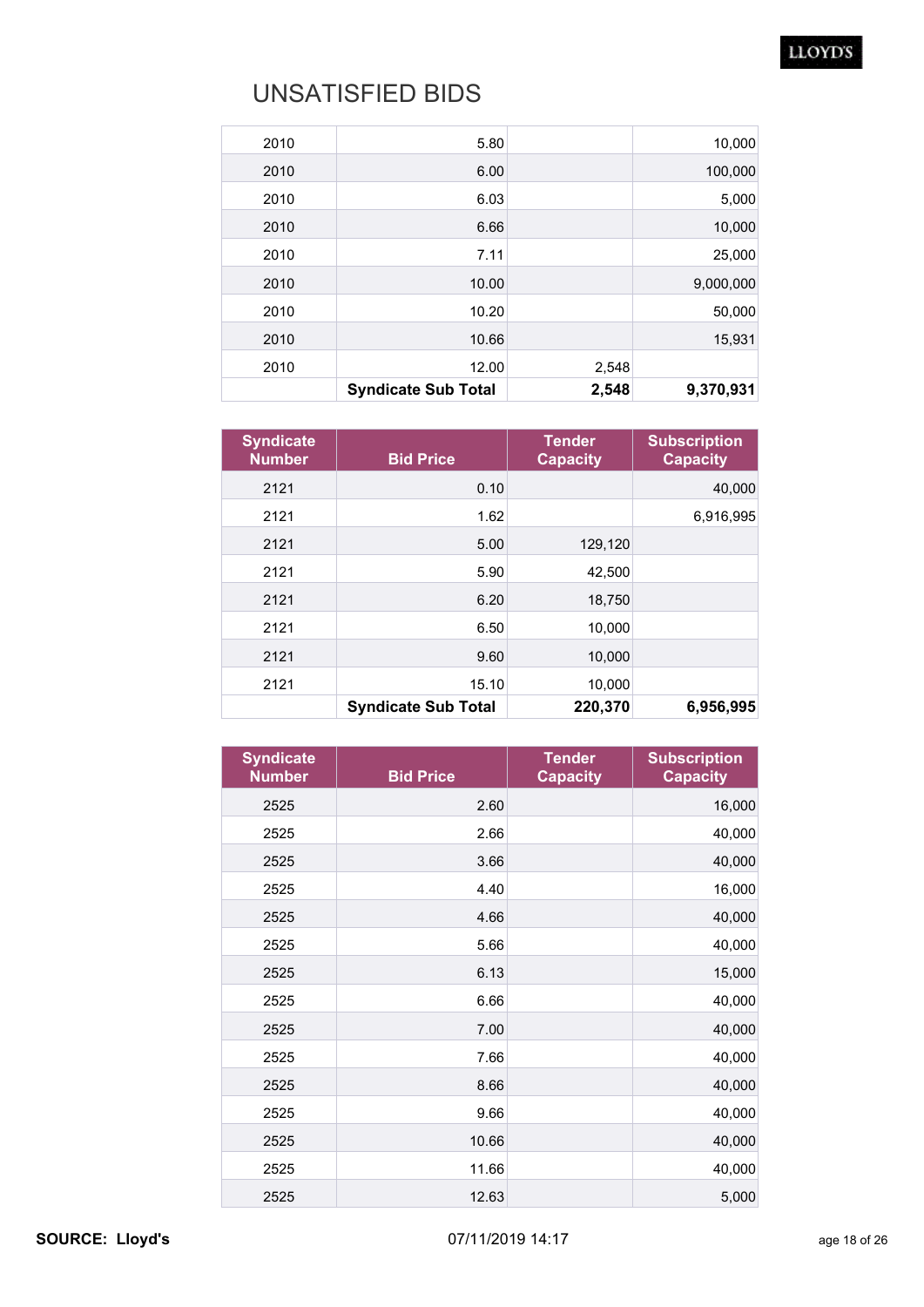| 2525 | 12.66 | 40,000  |
|------|-------|---------|
| 2525 | 13.66 | 40,000  |
| 2525 | 14.66 | 40,000  |
| 2525 | 15.20 | 20,000  |
| 2525 | 15.66 | 40,000  |
| 2525 | 16.66 | 35,000  |
| 2525 | 17.56 | 25,000  |
| 2525 | 17.66 | 35,000  |
| 2525 | 18.32 | 10,000  |
| 2525 | 18.66 | 30,000  |
| 2525 | 19.66 | 30,000  |
| 2525 | 20.20 | 80,270  |
| 2525 | 20.21 | 5,000   |
| 2525 | 20.32 | 10,000  |
| 2525 | 20.38 | 5,000   |
| 2525 | 20.66 | 25,000  |
| 2525 | 21.10 | 20,000  |
| 2525 | 21.56 | 25,000  |
| 2525 | 21.77 | 25,000  |
| 2525 | 22.77 | 25,000  |
| 2525 | 23.00 | 10,000  |
| 2525 | 23.01 | 7,427   |
| 2525 | 23.10 | 100,000 |
| 2525 | 23.20 | 13,703  |
| 2525 | 23.51 | 125,129 |
| 2525 | 23.77 | 25,000  |
| 2525 | 24.01 | 10,000  |
| 2525 | 24.25 | 2,000   |
| 2525 | 24.26 | 10,000  |
| 2525 | 24.39 | 20,000  |
| 2525 | 24.77 | 25,000  |
| 2525 | 25.50 | 10,000  |
| 2525 | 25.77 | 25,000  |
| 2525 | 26.25 | 2,000   |
| 2525 | 26.32 | 10,000  |
| 2525 | 26.66 | 50,000  |
| 2525 | 26.77 | 25,000  |
| 2525 | 27.00 | 10,000  |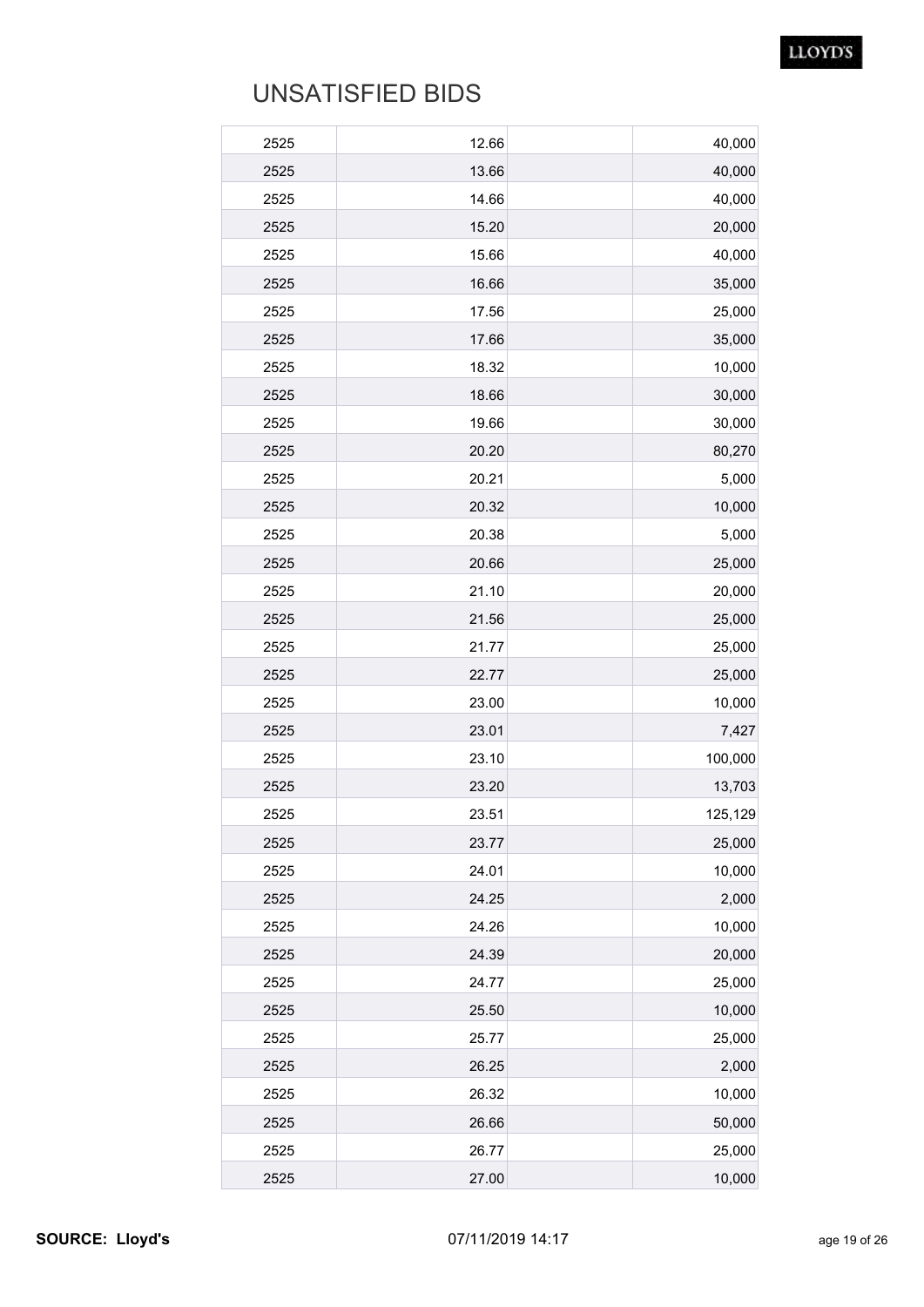#### LLOYD'S

| 25,000    | 27.77                      | 2525 |
|-----------|----------------------------|------|
| 15,000    | 27.87                      | 2525 |
| 2,000     | 28.26                      | 2525 |
| 87,000    | 28.30                      | 2525 |
| 5,768     | 28.34                      | 2525 |
| 35,000    | 28.50                      | 2525 |
| 25,000    | 28.60                      | 2525 |
| 30,000    | 30.10                      | 2525 |
| 50,000    | 30.12                      | 2525 |
| 2,000     | 30.25                      | 2525 |
| 22,524    | 30.46                      | 2525 |
| 79,730    | 30.87                      | 2525 |
| 1,916,551 | <b>Syndicate Sub Total</b> |      |

| <b>Syndicate</b><br><b>Number</b> | <b>Bid Price</b>           | <b>Tender</b><br><b>Capacity</b> | <b>Subscription</b><br><b>Capacity</b> |
|-----------------------------------|----------------------------|----------------------------------|----------------------------------------|
| 2689                              | 0.10                       | 1,261,916                        |                                        |
|                                   | <b>Syndicate Sub Total</b> | 1,261,916                        |                                        |

| <b>Syndicate</b><br><b>Number</b> | <b>Bid Price</b> | <b>Tender</b><br><b>Capacity</b> | <b>Subscription</b><br><b>Capacity</b> |
|-----------------------------------|------------------|----------------------------------|----------------------------------------|
| 2791                              | 20.00            |                                  | 30,000                                 |
| 2791                              | 21.20            |                                  | 100,000                                |
| 2791                              | 21.66            |                                  | 99,999                                 |
| 2791                              | 25.00            |                                  | 100,000                                |
| 2791                              | 29.00            |                                  | 100,000                                |
| 2791                              | 30.10            |                                  | 20,000                                 |
| 2791                              | 30.66            |                                  | 99,999                                 |
| 2791                              | 32.80            |                                  | 20,000                                 |
| 2791                              | 33.26            |                                  | 150,000                                |
| 2791                              | 33.66            |                                  | 50,000                                 |
| 2791                              | 34.66            |                                  | 50,000                                 |
| 2791                              | 35.66            |                                  | 50,000                                 |
| 2791                              | 36.20            |                                  | 60,000                                 |
| 2791                              | 36.66            |                                  | 50,000                                 |
| 2791                              | 37.66            |                                  | 50,000                                 |
| 2791                              | 38.66            |                                  | 50,000                                 |
| 2791                              | 38.87            |                                  | 20,000                                 |
| 2791                              | 39.00            |                                  | 50,000                                 |
| 2791                              | 39.66            |                                  | 50,000                                 |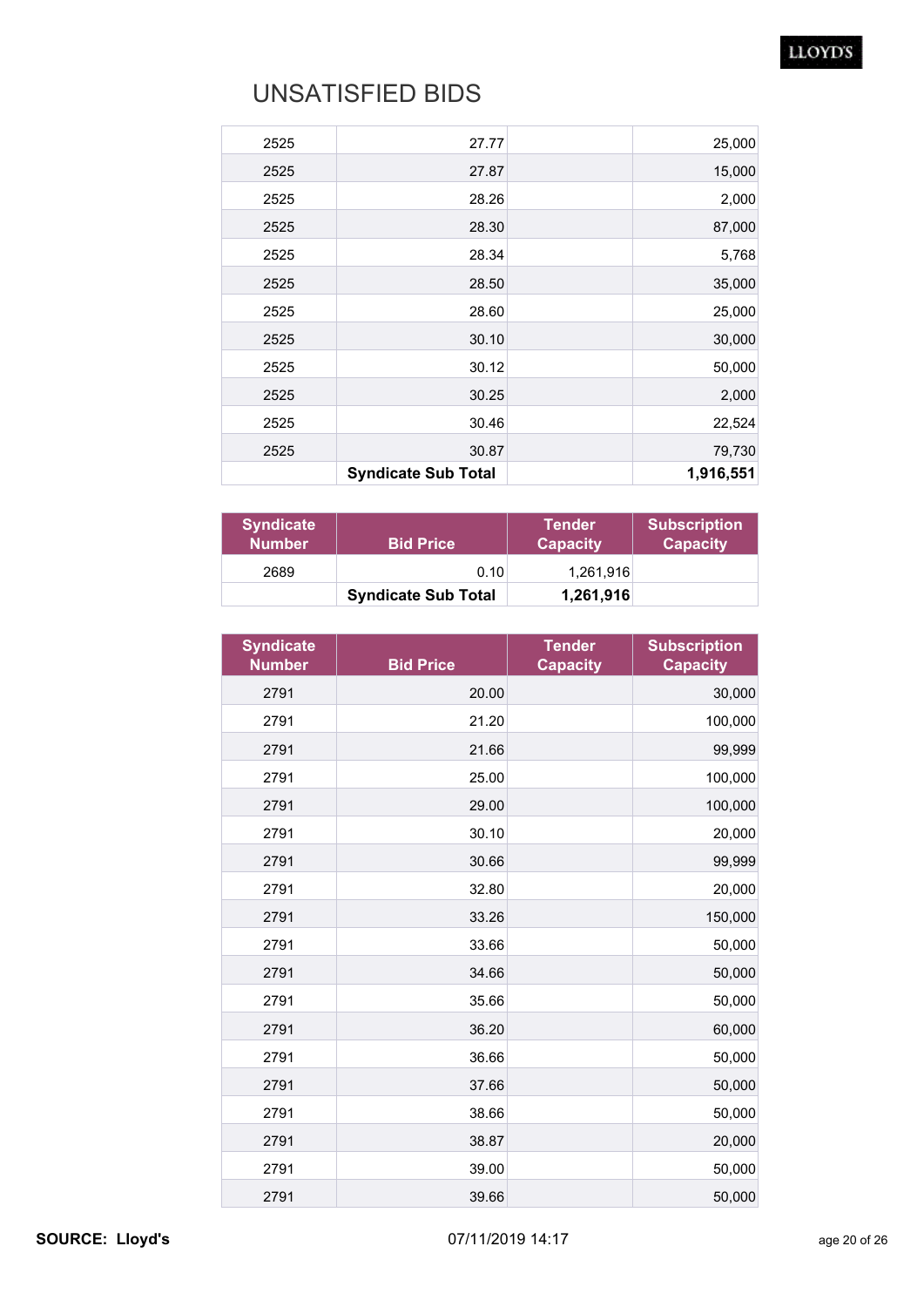| 2791 | 40.66 | 50,000  |
|------|-------|---------|
| 2791 | 41.20 | 5,000   |
| 2791 | 41.66 | 50,000  |
| 2791 | 42.00 | 50,000  |
| 2791 | 42.66 | 50,000  |
| 2791 | 43.15 | 100,000 |
| 2791 | 43.66 | 50,000  |
| 2791 | 44.10 | 230,000 |
| 2791 | 44.66 | 50,000  |
| 2791 | 45.07 | 15,000  |
| 2791 | 45.20 | 70,000  |
| 2791 | 45.66 | 50,000  |
| 2791 | 46.13 | 10,000  |
| 2791 | 46.66 | 50,000  |
| 2791 | 47.07 | 75,000  |
| 2791 | 47.76 | 50,000  |
| 2791 | 48.76 | 50,000  |
| 2791 | 49.32 | 40,000  |
| 2791 | 49.50 | 50,000  |
| 2791 | 49.76 | 50,000  |
| 2791 | 50.01 | 30,000  |
| 2791 | 50.10 | 99,999  |
| 2791 | 50.11 | 25,000  |
| 2791 | 50.50 | 139,999 |
| 2791 | 50.76 | 50,000  |
| 2791 | 51.07 | 75,000  |
| 2791 | 51.13 | 10,000  |
| 2791 | 51.32 | 10,000  |
| 2791 | 51.76 | 50,000  |
| 2791 | 51.79 | 10,000  |
| 2791 | 52.70 | 6,000   |
| 2791 | 53.38 | 5,000   |
| 2791 | 53.87 | 20,000  |
| 2791 | 54.32 | 10,000  |
| 2791 | 55.01 | 30,000  |
| 2791 | 55.07 | 15,000  |
| 2791 | 55.10 | 99,000  |
| 2791 | 55.11 | 25,000  |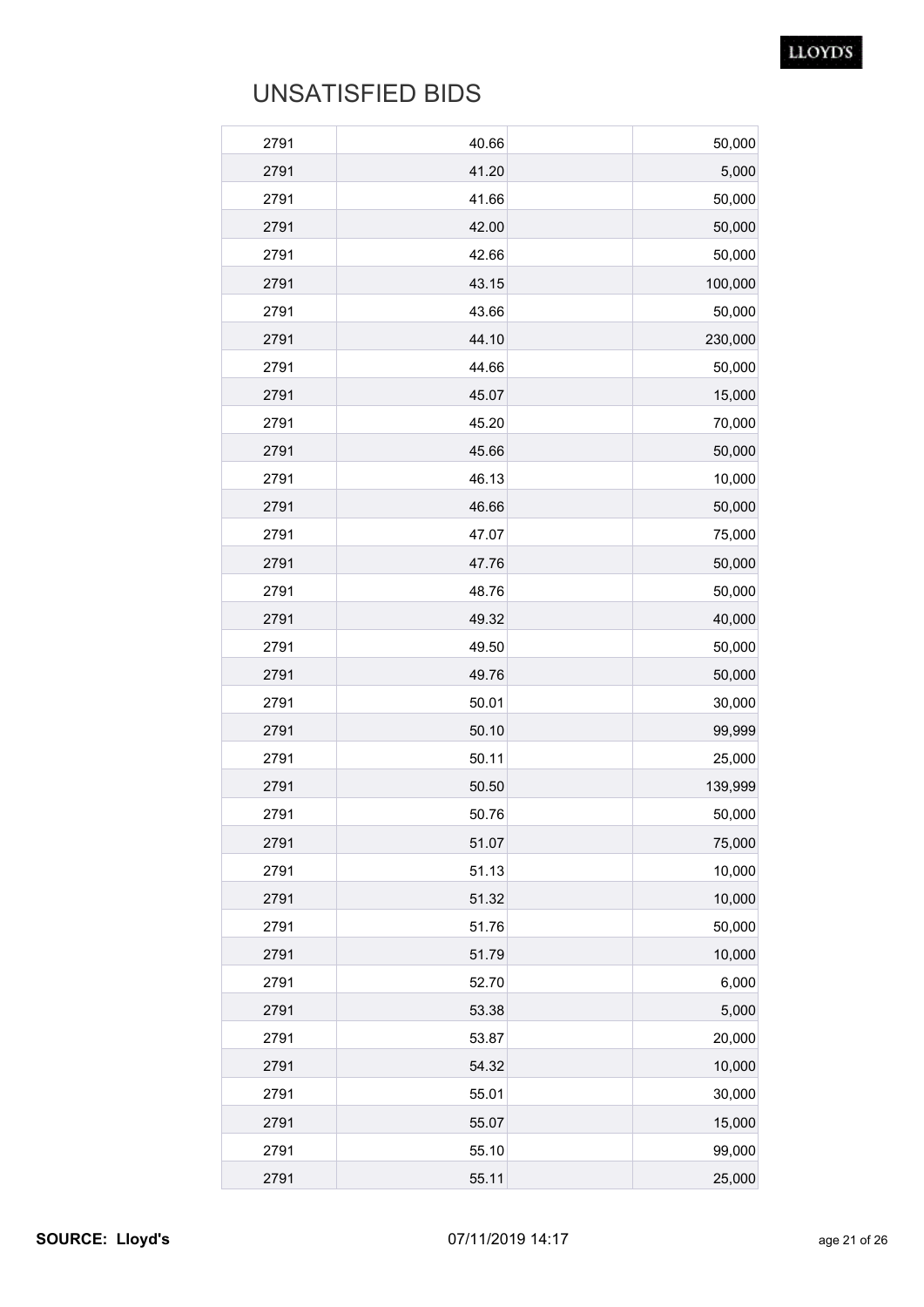| 2791 | 55.38 | 5,000   |
|------|-------|---------|
| 2791 | 55.50 | 10,000  |
| 2791 | 56.00 | 20,000  |
| 2791 | 56.30 | 50,000  |
| 2791 | 56.50 | 10,000  |
| 2791 | 57.32 | 10,000  |
| 2791 | 57.38 | 5,000   |
| 2791 | 57.67 | 5,000   |
| 2791 | 57.90 | 7,500   |
| 2791 | 58.30 | 6,000   |
| 2791 | 59.00 | 40,000  |
| 2791 | 59.10 | 15,000  |
| 2791 | 59.11 | 25,000  |
| 2791 | 59.20 | 20,000  |
| 2791 | 59.32 | 10,000  |
| 2791 | 59.38 | 5,000   |
| 2791 | 59.47 | 25,000  |
| 2791 | 60.10 | 20,000  |
| 2791 | 60.27 | 5,000   |
| 2791 | 60.60 | 20,000  |
| 2791 | 61.00 | 99,999  |
| 2791 | 61.10 | 99,999  |
| 2791 | 61.20 | 99,999  |
| 2791 | 61.21 | 5,000   |
| 2791 | 61.38 | 5,000   |
| 2791 | 61.66 | 20,000  |
| 2791 | 61.74 | 25,000  |
| 2791 | 61.75 | 15,000  |
| 2791 | 61.79 | 10,000  |
| 2791 | 62.00 | 25,000  |
| 2791 | 62.18 | 7,000   |
| 2791 | 62.62 | 7,500   |
| 2791 | 63.10 | 6,000   |
| 2791 | 63.12 | 149,500 |
| 2791 | 63.20 | 15,000  |
| 2791 | 63.62 | 149,500 |
| 2791 | 64.12 | 149,500 |
| 2791 | 64.50 | 50,000  |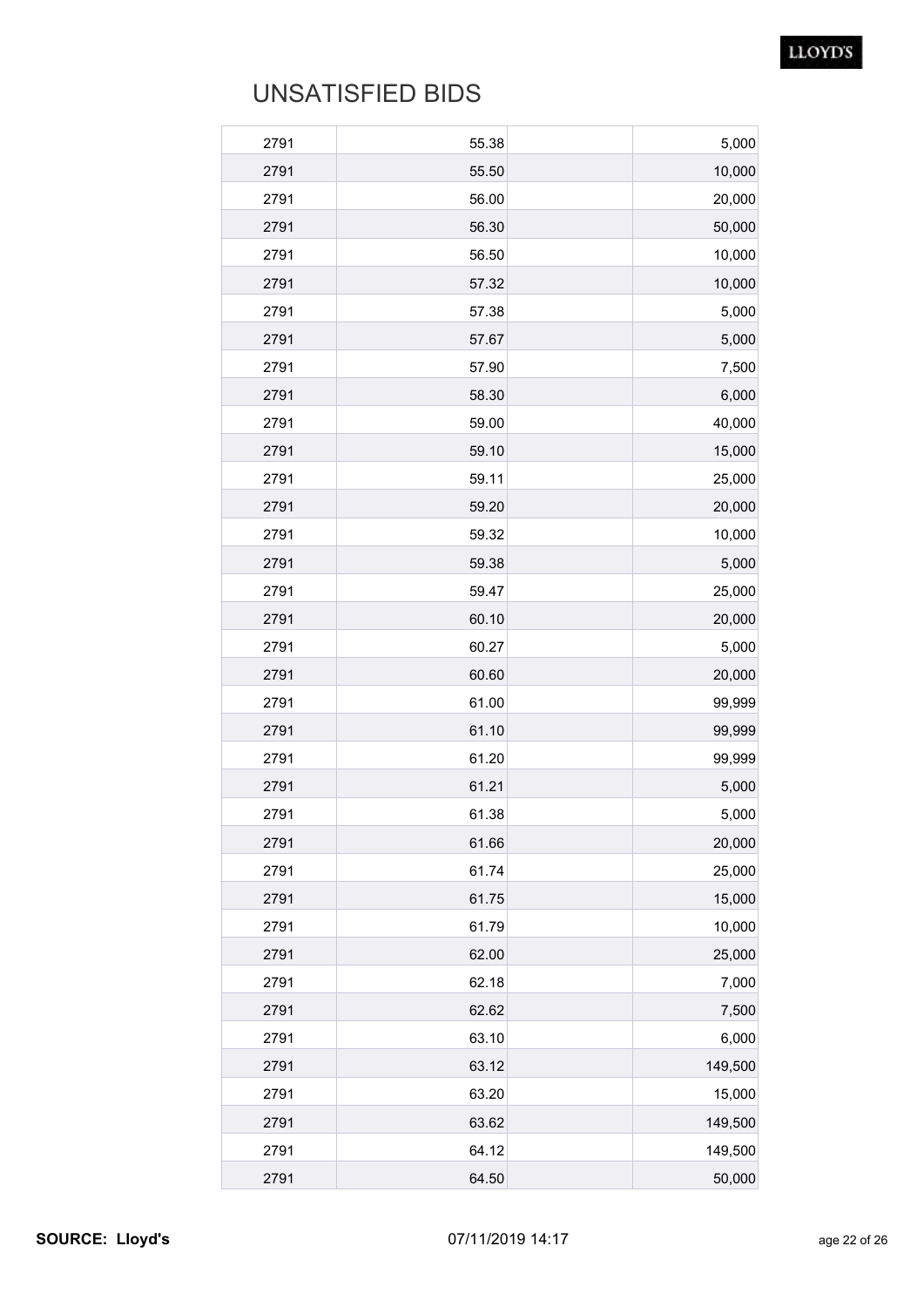| 15,000  | 64.60 | 2791 |
|---------|-------|------|
| 37,279  | 65.00 | 2791 |
| 15,000  | 65.07 | 2791 |
| 35,000  | 65.66 | 2791 |
| 7,500   | 65.90 | 2791 |
| 40,000  | 66.00 | 2791 |
| 10,000  | 66.01 | 2791 |
| 10,000  | 66.32 | 2791 |
| 20,000  | 66.60 | 2791 |
| 105,000 | 66.66 | 2791 |
| 60,000  | 66.67 | 2791 |
| 2,997   | 66.70 | 2791 |
| 32,500  | 66.75 | 2791 |
| 5,000   | 67.13 | 2791 |
| 10,000  | 67.15 | 2791 |
| 5,000   | 67.32 | 2791 |
| 30,000  | 67.66 | 2791 |
| 10,000  | 67.70 | 2791 |
| 20,000  | 68.07 | 2791 |
| 5,000   | 68.13 | 2791 |
| 15,000  | 68.20 | 2791 |
| 200     | 68.32 | 2791 |
| 50,000  | 68.50 | 2791 |
| 10,000  | 68.66 | 2791 |
| 11,399  | 68.71 | 2791 |
| 10,664  | 69.00 | 2791 |
| 31,000  | 69.10 | 2791 |
| 5,000   | 69.13 | 2791 |
| 10,000  | 69.32 | 2791 |
| 25,000  | 69.35 | 2791 |
| 30,000  | 69.66 | 2791 |
| 55,000  | 70.00 | 2791 |
| 15,000  | 70.07 | 2791 |
| 5,000   | 70.13 | 2791 |
| 60,000  | 70.66 | 2791 |
| 60,000  | 70.70 | 2791 |
| 35,000  | 70.87 | 2791 |
| 21,000  | 71.10 | 2791 |
|         |       |      |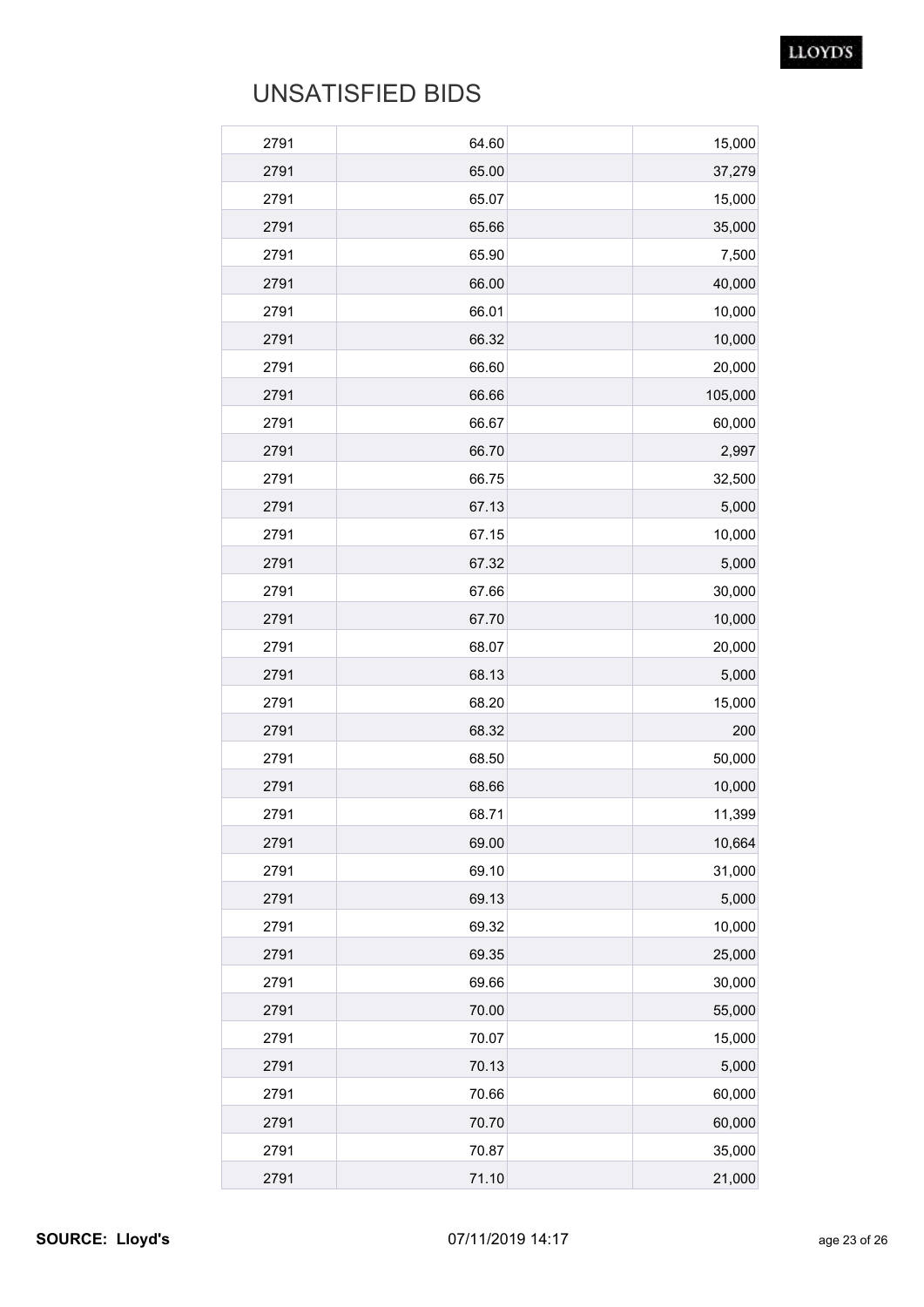|      | <b>Syndicate Sub Total</b> | 2,000,000 | 5,967,149 |
|------|----------------------------|-----------|-----------|
| 2791 | 100.00                     | 1,000,000 |           |
| 2791 | 90.00                      | 1,000,000 |           |
| 2791 | 75.75                      |           | 2,882     |
| 2791 | 75.04                      |           | 5,000     |
| 2791 | 74.66                      |           | 20,000    |
| 2791 | 74.40                      |           | 15,000    |
| 2791 | 74.20                      |           | 20,000    |
| 2791 | 73.66                      |           | 62,968    |
| 2791 | 73.50                      |           | 20,000    |
| 2791 | 73.35                      |           | 25,000    |
| 2791 | 73.25                      |           | 50,000    |
| 2791 | 73.00                      |           | 34,507    |
| 2791 | 72.66                      |           | 34,760    |
| 2791 | 72.25                      |           | 200,000   |
| 2791 | 72.20                      |           | 10,000    |
| 2791 | 72.18                      |           | 4,000     |
| 2791 | 72.13                      |           | 5,000     |
| 2791 | 72.07                      |           | 15,000    |
| 2791 | 72.04                      |           | 5,000     |
| 2791 | 71.79                      |           | 10,000    |
| 2791 | 71.66                      |           | 140,000   |
| 2791 | 71.20                      |           | 51,000    |
| 2791 | 71.13                      |           | 5,000     |

| <b>Syndicate</b><br><b>Number</b> | <b>Bid Price</b>           | <b>Tender</b><br><b>Capacity</b> | <b>Subscription</b><br><b>Capacity</b> |
|-----------------------------------|----------------------------|----------------------------------|----------------------------------------|
| 4444                              | 2.00                       |                                  | 100,000                                |
| 4444                              | 3.20                       |                                  | 224,518                                |
| 4444                              | 4.00                       |                                  | 5,023                                  |
| 4444                              | 4.01                       |                                  | 1,000,000                              |
| 4444                              | 4.12                       |                                  | 50,000                                 |
| 4444                              | 4.60                       |                                  | 9,389                                  |
| 4444                              | 10.00                      | 43,000                           |                                        |
| 4444                              | 15.10                      | 21,744                           |                                        |
|                                   | <b>Syndicate Sub Total</b> | 64,744                           | 1,388,930                              |

| <b>Syndicate</b> | <b>Bid Price</b> | <b>Tender</b>   | <b>Subscription</b> |
|------------------|------------------|-----------------|---------------------|
| <b>Number</b>    |                  | <b>Capacity</b> | <b>Capacity</b>     |
| 5886             | 0.20             |                 | 100.000             |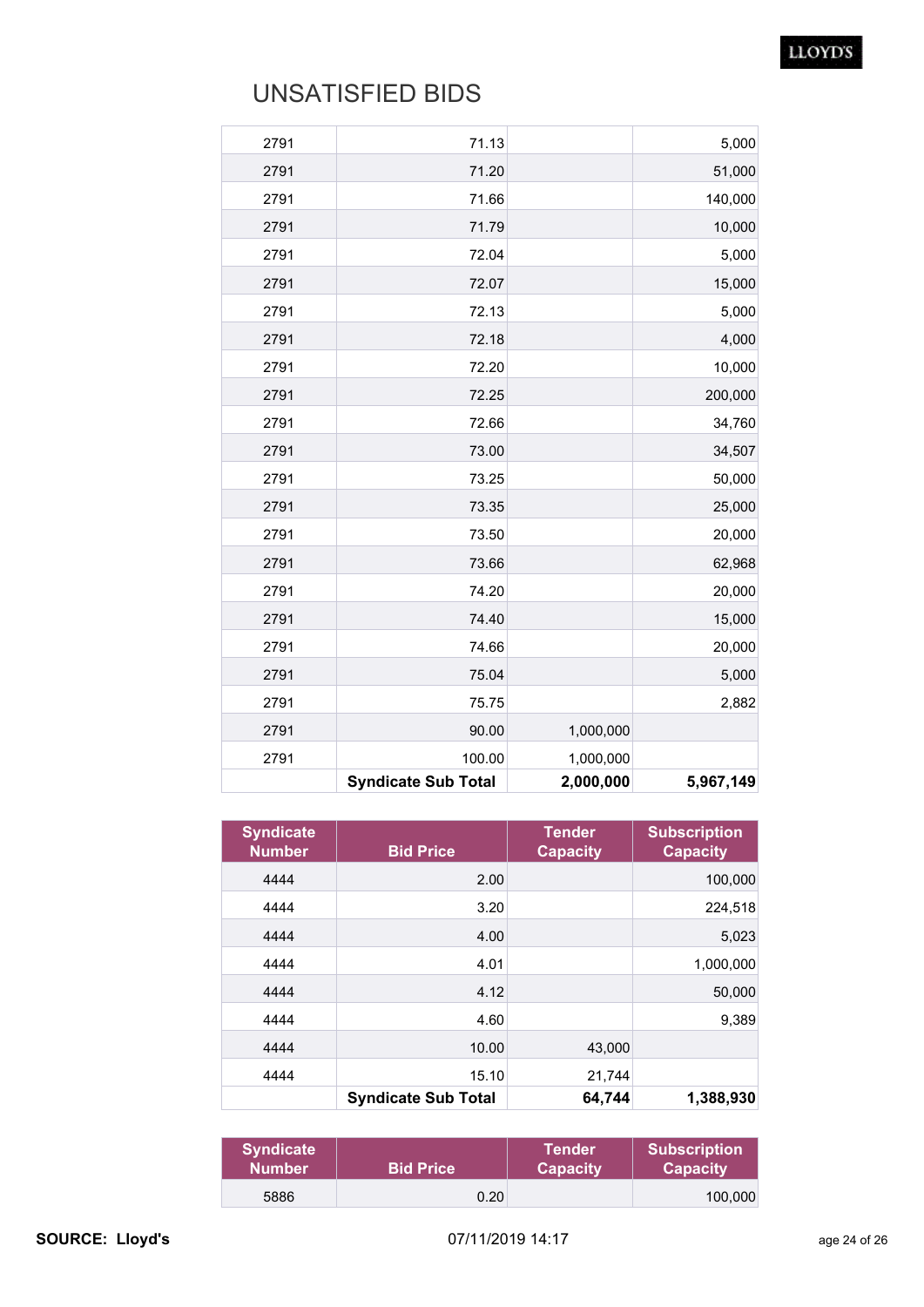| 5886 | 0.60  | 150,000 |
|------|-------|---------|
| 5886 | 1.20  | 150,000 |
| 5886 | 2.11  | 50,000  |
| 5886 | 2.60  | 10,000  |
| 5886 | 3.00  | 150,000 |
| 5886 | 3.20  | 100,000 |
| 5886 | 3.90  | 2,081   |
| 5886 | 4.11  | 25,000  |
| 5886 | 5.00  | 50,000  |
| 5886 | 5.20  | 11,066  |
| 5886 | 5.70  | 25,000  |
| 5886 | 6.10  | 200,000 |
| 5886 | 6.20  | 150,000 |
| 5886 | 6.50  | 70,763  |
| 5886 | 6.60  | 58,333  |
| 5886 | 6.62  | 10,000  |
| 5886 | 7.10  | 19,999  |
| 5886 | 7.11  | 75,000  |
| 5886 | 7.20  | 100,000 |
| 5886 | 7.60  | 10,000  |
| 5886 | 8.11  | 75,000  |
| 5886 | 8.20  | 100,000 |
| 5886 | 8.34  | 200,000 |
| 5886 | 8.40  | 10,000  |
| 5886 | 8.60  | 40,000  |
| 5886 | 8.90  | 50,000  |
| 5886 | 9.50  | 100,000 |
| 5886 | 9.70  | 10,000  |
| 5886 | 9.87  | 45,000  |
| 5886 | 10.80 | 10,000  |
| 5886 | 11.10 | 50,000  |
| 5886 | 11.21 | 11,000  |
| 5886 | 11.30 | 1,000   |
| 5886 | 11.32 | 20,000  |
| 5886 | 11.60 | 10,000  |
| 5886 | 11.66 | 12,223  |
| 5886 | 11.80 | 6,000   |
| 5886 | 12.00 | 10,000  |